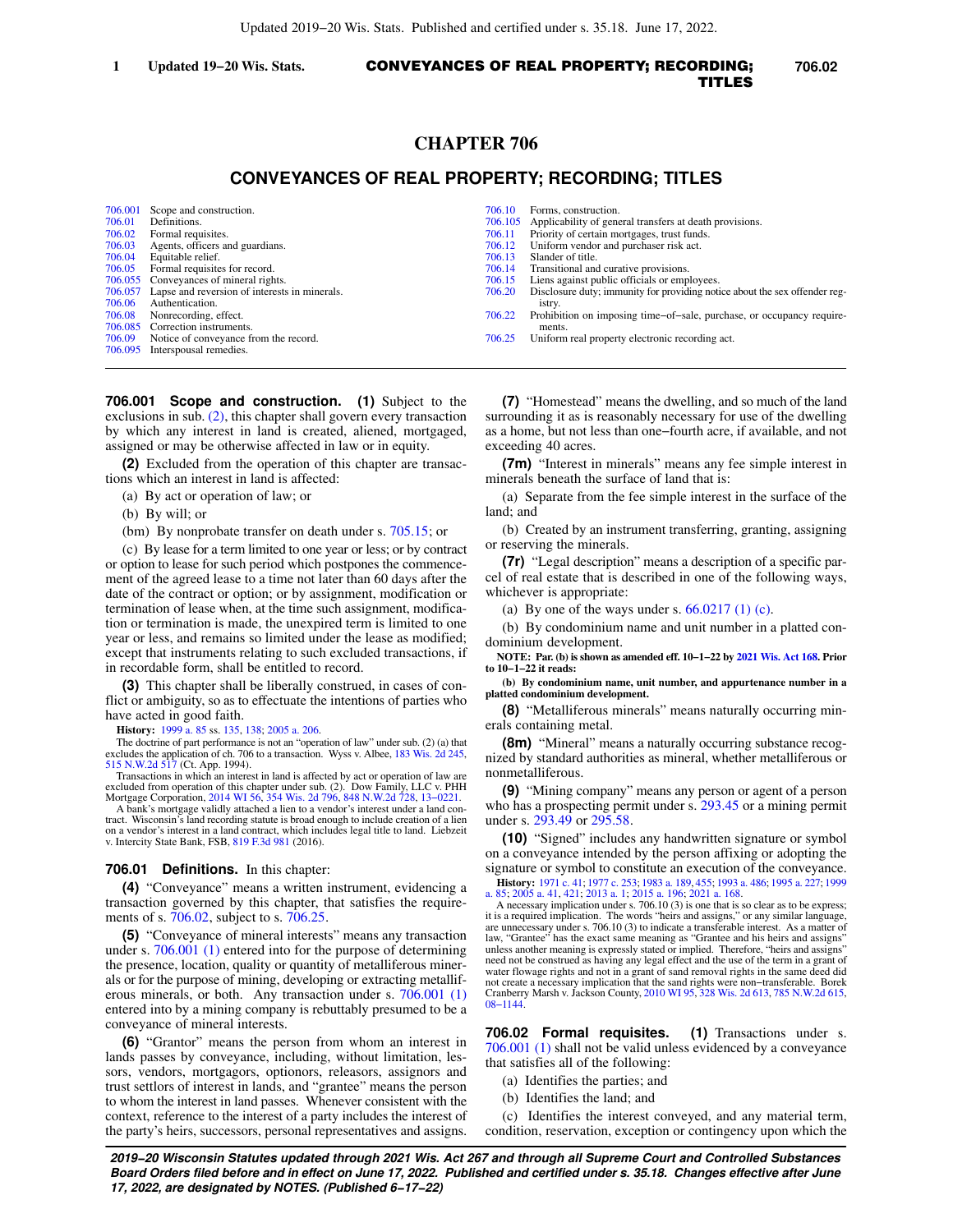## **706.02** CONVEYANCES OF REAL PROPERTY; RECORDING; **Updated 19−20 Wis. Stats. 2** TITLES

interest is to arise, continue or be extinguished, limited or encumbered; and

(d) Is signed by or on behalf of each of the grantors; and

(e) Is signed by or on behalf of all parties, if a lease or contract to convey; and

(f) Is signed, or joined in by separate conveyance, by or on behalf of each spouse, if the conveyance alienates any interest of a married person in a homestead under s. [706.01 \(7\)](https://docs.legis.wisconsin.gov/document/statutes/706.01(7)) except conveyances between spouses, but on a purchase money mortgage pledging that property as security only the purchaser need sign the mortgage; and

(g) Is delivered. Except under s. [706.09,](https://docs.legis.wisconsin.gov/document/statutes/706.09) a conveyance delivered upon a parol limitation or condition shall be subject thereto only if the issue arises in an action or proceeding commenced within 5 years following the date of such conditional delivery; however, when death or survival of a grantor is made such a limiting or conditioning circumstance, the conveyance shall be subject thereto only if the issue arises in an action or proceeding commenced within such 5−year period and commenced prior to such death.

**(2)** A conveyance may satisfy any of the foregoing requirements of this section:

(a) By specific reference, in a writing signed as required, to extrinsic writings in existence when the conveyance is executed; or

(b) By physical annexation of several writings to one another, with the mutual consent of the parties; or

(c) By several writings which show expressly on their faces that they refer to the same transaction, and which the parties have mutually acknowledged by conduct or agreement as evidences of the transaction.

**History:** [1971 c. 211](https://docs.legis.wisconsin.gov/document/acts/1971/211) s. [126;](https://docs.legis.wisconsin.gov/document/acts/1971/211,%20s.%20126) [1977 c. 177](https://docs.legis.wisconsin.gov/document/acts/1977/177); [1999 a. 85](https://docs.legis.wisconsin.gov/document/acts/1999/85).

There can be no waiver of the necessity of a spouse's joining in a deed of a home-stead and no finding of agency will sustain the deed. Wangen v. Leum, [46 Wis. 2d](https://docs.legis.wisconsin.gov/document/courts/46%20Wis.%202d%2060) [60,](https://docs.legis.wisconsin.gov/document/courts/46%20Wis.%202d%2060) [174 N.W.2d 266](https://docs.legis.wisconsin.gov/document/courts/174%20N.W.2d%20266) (1970).

In pleading a contract that is subject to the statute of frauds, it is not necessary to allege facts to establish that the contract complies with the statute or is within its exceptions. Ritterbusch v. Ritterbusch, [50 Wis. 2d 633,](https://docs.legis.wisconsin.gov/document/courts/50%20Wis.%202d%20633) [184 N.W.2d 865](https://docs.legis.wisconsin.gov/document/courts/184%20N.W.2d%20865) (1971).

An option to purchase land must be in writing and cannot be modified orally, but a seller may orally agree to accept payment in full rather than in installments. Kub-nick v. Bohne, [56 Wis. 2d 527,](https://docs.legis.wisconsin.gov/document/courts/56%20Wis.%202d%20527) [202 N.W.2d 400](https://docs.legis.wisconsin.gov/document/courts/202%20N.W.2d%20400) (1972).

The test of undue influence to set aside a will is also applicable in order to void an inter vivos transfer due to undue influence. Ward v. Ward, [62 Wis. 2d 543](https://docs.legis.wisconsin.gov/document/courts/62%20Wis.%202d%20543), [215](https://docs.legis.wisconsin.gov/document/courts/215%20N.W.2d%203) [N.W.2d 3](https://docs.legis.wisconsin.gov/document/courts/215%20N.W.2d%203) (1974).

A general rule used in construing conveyance instruments as to whether they com-ply with the statute of frauds is to determine if there is ambiguity or uncertainty as to some of the essential elements of the documents. If so, extrinsic evidence may be resorted to in order to determine what was the real agreement or intention of the par-ties. However, the document itself must provide some foundation, link or key to the extrinsic evidence. Edlebeck v. Barnes, [63 Wis. 2d 240,](https://docs.legis.wisconsin.gov/document/courts/63%20Wis.%202d%20240) [216 N.W.2d 551](https://docs.legis.wisconsin.gov/document/courts/216%20N.W.2d%20551) (1974).

An oral contract for the conveyance of an interest in land is void unless there is a memorandum that conforms to the statute of frauds. Trimble v. Wis. Builders, Inc. [72 Wis. 2d 435](https://docs.legis.wisconsin.gov/document/courts/72%20Wis.%202d%20435), [241 N.W.2d 409](https://docs.legis.wisconsin.gov/document/courts/241%20N.W.2d%20409) (1976).

When a contract for the sale of land with an indefinite description is taken out of the statute of frauds by part performance, extrinsic evidence admissible but for the statute of frauds may be introduced to provide the description. Clay v. Bradley, [74](https://docs.legis.wisconsin.gov/document/courts/74%20Wis.%202d%20153) [Wis. 2d 153,](https://docs.legis.wisconsin.gov/document/courts/74%20Wis.%202d%20153) [246 N.W.2d 142](https://docs.legis.wisconsin.gov/document/courts/246%20N.W.2d%20142) (1976).

The question under sub. (1) (b) of whether property boundaries are identified to a reasonable certainty is for the jury to determine with the aid of all competent extrinsic evidence. Zapuchlak v. Hucal, [82 Wis. 2d 184,](https://docs.legis.wisconsin.gov/document/courts/82%20Wis.%202d%20184) 262

The homestead defense under sub. (1) (f) is not defeated by s. 706.04, but a tort claim may exist against a signing spouse who misrepresents the non−signing spouse's acquiescence. Glinski v. Sheldon, [88 Wis. 2d 509](https://docs.legis.wisconsin.gov/document/courts/88%20Wis.%202d%20509), [276 N.W.2d 815](https://docs.legis.wisconsin.gov/document/courts/276%20N.W.2d%20815) (1979).

The defense of the statute of frauds is waived if not raised in the trial court. Hine v. Vilter, [88 Wis. 2d 645](https://docs.legis.wisconsin.gov/document/courts/88%20Wis.%202d%20645), [277 N.W.2d 772](https://docs.legis.wisconsin.gov/document/courts/277%20N.W.2d%20772) (1979).

A mortgage fraudulently executed by the use of a forged signature of one grantor was wholly void. State Bank of Drummond v. Christophersen, [93 Wis. 2d 148](https://docs.legis.wisconsin.gov/document/courts/93%20Wis.%202d%20148), [286](https://docs.legis.wisconsin.gov/document/courts/286%20N.W.2d%20547) [N.W.2d 547](https://docs.legis.wisconsin.gov/document/courts/286%20N.W.2d%20547) (1980).

When a contract for the sale of land and personalty is not divisible, the contract is<br>entirely void if this section is not satisfied. Spensley Feed v. Livingston Feed, [128](https://docs.legis.wisconsin.gov/document/courts/128%20Wis.%202d%20279)<br>[Wis. 2d 279,](https://docs.legis.wisconsin.gov/document/courts/128%20Wis.%202d%20279) [381 N.W.2d 601](https://docs.legis.wisconsin.gov/document/courts/381%20N.W.2d%20601) (Ct. App. 1985).

The homestead signature requirement of sub. (1) (f) must be waived affirmatively by actual signing of the mortgage. A failure to plead the statute of frauds as an affirm-ative defense did not constitute a waiver. Weber v. Weber, [176 Wis. 2d 1085,](https://docs.legis.wisconsin.gov/document/courts/176%20Wis.%202d%201085) [501](https://docs.legis.wisconsin.gov/document/courts/501%20N.W.2d%20413) [N.W.2d 413](https://docs.legis.wisconsin.gov/document/courts/501%20N.W.2d%20413) (1993).

A quitclaim deed of a married couple's homestead from one spouse to the other is not valid to alienate the grantor's interest in the property in any way that would eliminate either spouse's contractual obligations under a mortgage containing a valid dragnet clause. Schmidt v. Waukesha State Bank, [204 Wis. 2d 426](https://docs.legis.wisconsin.gov/document/courts/204%20Wis.%202d%20426), [555 N.W.2d 655](https://docs.legis.wisconsin.gov/document/courts/555%20N.W.2d%20655) (Ct. App. 1996), [95−1850.](https://docs.legis.wisconsin.gov/document/wicourtofappeals/95-1850)

An in−court oral stipulation could create a mortgage interest in property, but a homestead conveyance must bear the conveyor's signatures. Because the stipulation lacked signatures, it was not a mortgage that could defeat the homestead exemption under s. 815.20. Equitable Bank, S.S.B. v. Chabron, [2000 WI App 210,](https://docs.legis.wisconsin.gov/document/courts/2000%20WI%20App%20210) [238 Wis. 2d](https://docs.legis.wisconsin.gov/document/courts/238%20Wis.%202d%20708) [708,](https://docs.legis.wisconsin.gov/document/courts/238%20Wis.%202d%20708) [618 N.W.2d 262](https://docs.legis.wisconsin.gov/document/courts/618%20N.W.2d%20262), [99−2639](https://docs.legis.wisconsin.gov/document/wicourtofappeals/99-2639).

If the language within the four corners of a deed is unambiguous, the court need look no further for the parties' intent. Eckendorf v. Austin, [2000 WI App 219](https://docs.legis.wisconsin.gov/document/courts/2000%20WI%20App%20219), [239](https://docs.legis.wisconsin.gov/document/courts/239%20Wis.%202d%2069)

[Wis. 2d 69](https://docs.legis.wisconsin.gov/document/courts/239%20Wis.%202d%2069), [619 N.W.2d 129,](https://docs.legis.wisconsin.gov/document/courts/619%20N.W.2d%20129) [00−0713](https://docs.legis.wisconsin.gov/document/wicourtofappeals/00-0713). Spouses may affirmatively waive the homestead protection in sub. (1) (f) in a premarital agreement. Jones v. Estate of Jones, [2002 WI 61](https://docs.legis.wisconsin.gov/document/courts/2002%20WI%2061), [253 Wis. 2d 158,](https://docs.legis.wisconsin.gov/document/courts/253%20Wis.%202d%20158) [646](https://docs.legis.wisconsin.gov/document/courts/646%20N.W.2d%20280) [N.W.2d 280,](https://docs.legis.wisconsin.gov/document/courts/646%20N.W.2d%20280) [01−1025.](https://docs.legis.wisconsin.gov/document/wisupremecourt/01-1025)

A conveyance that "identifies the land" as required by sub. (1) means the convey-ance must identify the property with "reasonable certainty." "Reasonable certainty" means that by the aid of the facts and circumstances surrounding the parties at the time the court can with reasonable certainty determine the land which is to be conveyed. It does not, however, necessarily require a legal description. Anderson v. Quinn, [2007 WI App 260,](https://docs.legis.wisconsin.gov/document/courts/2007%20WI%20App%20260) [306 Wis. 2d 686](https://docs.legis.wisconsin.gov/document/courts/306%20Wis.%202d%20686), [743 N.W.2d 492](https://docs.legis.wisconsin.gov/document/courts/743%20N.W.2d%20492), [06−2462](https://docs.legis.wisconsin.gov/document/wicourtofappeals/06-2462).

Parol evidence in the context of the statute of frauds does not operate to supply fatal omissions of a writing but rather to render the writing intelligible. A clear distinction must be drawn between the proper admission of extrinsic evidence for the purpose of applying the description to identified property versus the improper supplying of a description or adding to a description that on its face is insufficient. As the description "remaining acreage" was, on its face, insufficient to identify the specific property, parol evidence would not be admissible under the statute of frauds. 303, LLC v. Born, [2012 WI App 115,](https://docs.legis.wisconsin.gov/document/courts/2012%20WI%20App%20115) [344 Wis. 2d 364](https://docs.legis.wisconsin.gov/document/courts/344%20Wis.%202d%20364), [823 N.W.2d 269,](https://docs.legis.wisconsin.gov/document/courts/823%20N.W.2d%20269) [11−2368.](https://docs.legis.wisconsin.gov/document/wicourtofappeals/11-2368)

The mortgage in this case was equitably assigned to the holder of the original note by operation of law upon transfer of the note. Therefore, equitable assignment of the mortgage was not barred by the statute of frauds under this section. Dow Family, LLC v. PHH Mortgage Corporation, [2014 WI 56](https://docs.legis.wisconsin.gov/document/courts/2014%20WI%2056), [354 Wis. 2d 796,](https://docs.legis.wisconsin.gov/document/courts/354%20Wis.%202d%20796) [848 N.W.2d 728](https://docs.legis.wisconsin.gov/document/courts/848%20N.W.2d%20728), [13−0221.](https://docs.legis.wisconsin.gov/document/wisupremecourt/13-0221)

Mere ambiguity does not render a contract unenforceable vis−à−vis the statute of frauds. Rather, when a conveyance includes a description of property that can be applied in multiple ways, the statute of frauds requires that parol evidence of intent be connected in some way to the language of the agreement. Prezioso v. Aerts, [2014](https://docs.legis.wisconsin.gov/document/courts/2014%20WI%20App%20126) [WI App 126](https://docs.legis.wisconsin.gov/document/courts/2014%20WI%20App%20126), [358 Wis. 2d 714,](https://docs.legis.wisconsin.gov/document/courts/358%20Wis.%202d%20714) [858 N.W.2d 386](https://docs.legis.wisconsin.gov/document/courts/858%20N.W.2d%20386), [13−2762](https://docs.legis.wisconsin.gov/document/wicourtofappeals/13-2762).

When the only signer of two mortgages was "a married person," at the time he executed the mortgages, and he had an interest in the homestead that was alienated by those conveyances, under the plain language of sub. (1) (f) the mortgage transactions were invalid from the start because they were not "signed, or joined in by separate<br>conveyance, by or on behalf of each spouse." As such, whether the non-signing<br>spouse had waived her interest in the homestead property by the signing spouse did not need to be determined. U.S. Bank National Association v. Stehno, [2017 WI App 57,](https://docs.legis.wisconsin.gov/document/courts/2017%20WI%20App%2057) [378 Wis. 2d 179](https://docs.legis.wisconsin.gov/document/courts/378%20Wis.%202d%20179), [902 N.W.2d 270](https://docs.legis.wisconsin.gov/document/courts/902%20N.W.2d%20270), [16−0193](https://docs.legis.wisconsin.gov/document/wicourtofappeals/16-0193).

The statute of frauds does not bar a tort action for intentional misrepresentation. Winger v. Winger, [82 F.3d 140](https://docs.legis.wisconsin.gov/document/courts/82%20F.3d%20140) (1996).

**706.03 Agents, officers and guardians. (1)** In this section:

(a) "Private corporation" means a corporation other than a public corporation.

(b) "Public corporation" means this state, a county, town, city or village in this state, a subunit of the state, county, town, city or village, a special purpose district in this state or any state or municipal authority or similar organization financed in whole or in part by public funds.

**(1m)** A conveyance signed by one purporting to act as agent for another shall be ineffective as against the purported principal unless such agent was expressly authorized, and unless the authorizing principal is identified as such in the conveyance or in the form of signature or acknowledgment. The burden of proving the authority of any such agent shall be upon the person asserting the same.

**(2)** Unless a different authorization is recorded under sub. [\(3\)](https://docs.legis.wisconsin.gov/document/statutes/706.03(3)) or is contained in the corporation's articles of incorporation, any one officer of a private corporation is authorized to sign conveyances in the corporate name. The absence of a corporate seal shall not invalidate any corporate conveyance. Public corporations shall authorize and execute conveyances as provided by law.

**(3)** Any private corporation may, by resolution of its governing board, duly adopted, certified and recorded in the office of the register of deeds of the county in which a conveyance executed by such corporation is to be recorded, authorize by name or title one or more persons, whether or not officers of such corporation, to execute conveyances, either generally or with specified limitation, in the name and on behalf of such corporation. After adoption and recording of such resolution and until recording of a resolution amending or revoking the same, conveyances may be executed on behalf of such corporation only in accordance with the terms thereof.

**(3m)** A nonprofit association, as defined in s. [184.01 \(2\),](https://docs.legis.wisconsin.gov/document/statutes/184.01(2)) may authorize a person to execute conveyances of estates or interests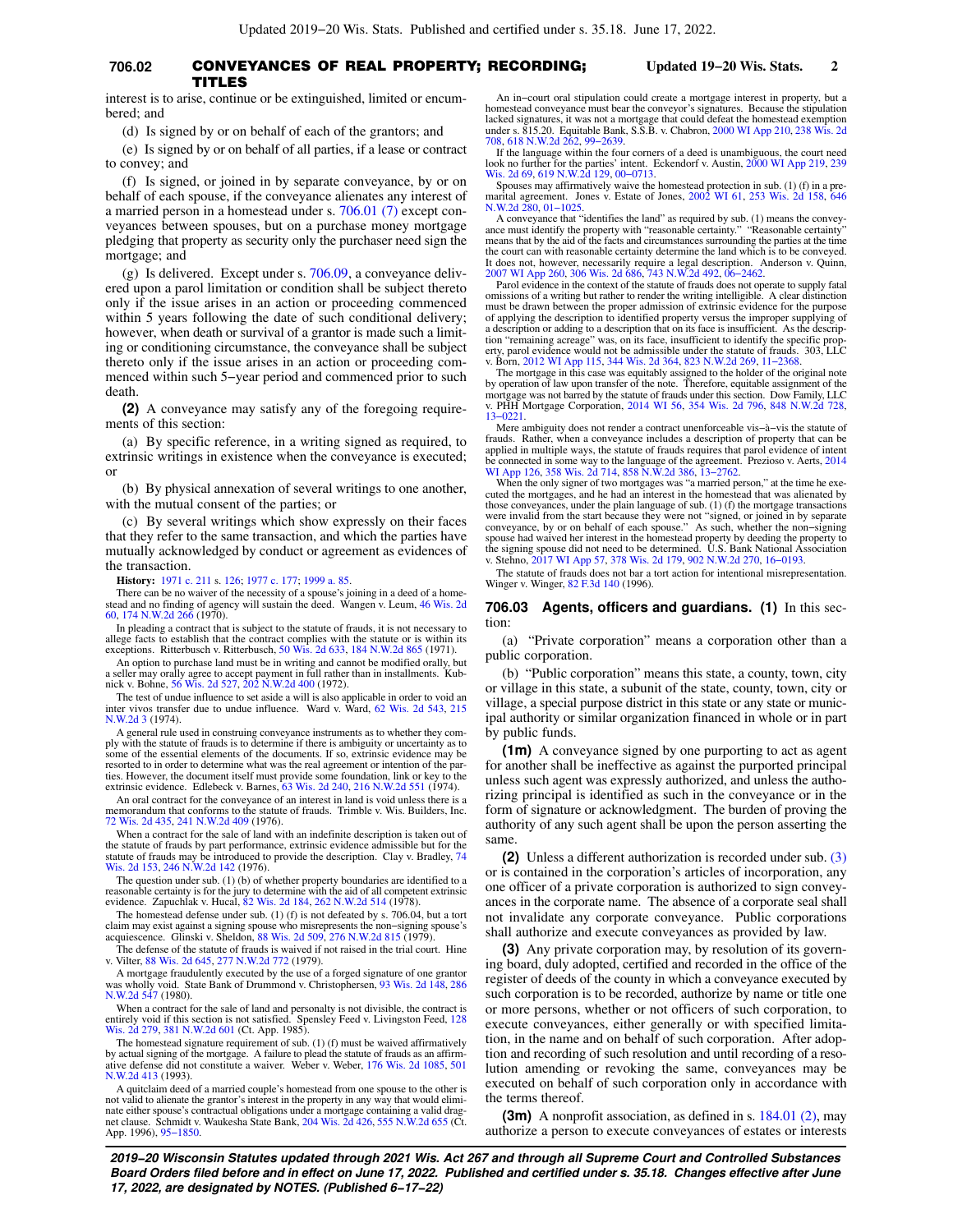#### CONVEYANCES OF REAL PROPERTY; RECORDING; **3 Updated 19−20 Wis. Stats. 706.05** TITLES

in real property by executing and filing a statement of authority under s. [184.05.](https://docs.legis.wisconsin.gov/document/statutes/184.05)

**(4)** A conveyance by a minor or an individual adjudicated incompetent in this state is effective only if executed by an authorized guardian on behalf of the minor or individual adjudicated incompetent. This restriction does not apply if the individual's adjudication of incompetency permits him or her to contract.

**History:** [1971 c. 228;](https://docs.legis.wisconsin.gov/document/acts/1971/228) [1975 c. 393;](https://docs.legis.wisconsin.gov/document/acts/1975/393) [1977 c. 428](https://docs.legis.wisconsin.gov/document/acts/1977/428); [1989 a. 303](https://docs.legis.wisconsin.gov/document/acts/1989/303); [1991 a. 16,](https://docs.legis.wisconsin.gov/document/acts/1991/16) [173;](https://docs.legis.wisconsin.gov/document/acts/1991/173) [1997](https://docs.legis.wisconsin.gov/document/acts/1997/140) [a. 140;](https://docs.legis.wisconsin.gov/document/acts/1997/140) [2005 a. 387.](https://docs.legis.wisconsin.gov/document/acts/2005/387)

When a partner's actions in a transaction on behalf of a partnership fall within the express provisions of s. 178.06 (1), the partner is "an agent of the partnership" and s. 178.06 (1) controls. When the partner's actions do not fall within those provisions the partner "purports to act as an agent" and this section controls. Wyss v. Albee, [193](https://docs.legis.wisconsin.gov/document/courts/193%20Wis.%202d%20101) [Wis. 2d 101,](https://docs.legis.wisconsin.gov/document/courts/193%20Wis.%202d%20101) [532 N.W.2d 444](https://docs.legis.wisconsin.gov/document/courts/532%20N.W.2d%20444) (1995).

If the grantor's attorney−in−fact does not have authority to exercise the power of attorney in his or her own favor, any deed that the attorney−in−fact signs to himself or herself and others is void in its entirety under sub. (1m). Lucareli v. Lucareli, [2000](https://docs.legis.wisconsin.gov/document/courts/2000%20WI%20App%20133) [WI App 133,](https://docs.legis.wisconsin.gov/document/courts/2000%20WI%20App%20133) [237 Wis. 2d 487](https://docs.legis.wisconsin.gov/document/courts/237%20Wis.%202d%20487), [614 N.W.2d 60,](https://docs.legis.wisconsin.gov/document/courts/614%20N.W.2d%2060) [99−1679.](https://docs.legis.wisconsin.gov/document/wicourtofappeals/99-1679)

**706.04 Equitable relief.** A transaction which does not satisfy one or more of the requirements of s. [706.02](https://docs.legis.wisconsin.gov/document/statutes/706.02) may be enforceable in whole or in part under doctrines of equity, provided all of the elements of the transaction are clearly and satisfactorily proved and, in addition:

**(1)** The deficiency of the conveyance may be supplied by reformation in equity; or

**(2)** The party against whom enforcement is sought would be unjustly enriched if enforcement of the transaction were denied; or

**(3)** The party against whom enforcement is sought is equitably estopped from asserting the deficiency. A party may be so estopped whenever, pursuant to the transaction and in good faith reliance thereon, the party claiming estoppel has changed his or her position to the party's substantial detriment under circumstances such that the detriment so incurred may not be effectively recovered otherwise than by enforcement of the transaction, and either:

(a) The grantee has been admitted into substantial possession or use of the premises or has been permitted to retain such possession or use after termination of a prior right thereto; or

(b) The detriment so incurred was incurred with the prior knowing consent or approval of the party sought to be estopped. **History:** [1993 a. 486](https://docs.legis.wisconsin.gov/document/acts/1993/486).

A partnership created to deal in real estate is void unless conforming to the statute of frauds unless all parties have performed the contract, thus indicating their acquiescence in its terms. In re Estate of Schaefer, [72 Wis. 2d 600](https://docs.legis.wisconsin.gov/document/courts/72%20Wis.%202d%20600), [241 N.W.2d 607](https://docs.legis.wisconsin.gov/document/courts/241%20N.W.2d%20607) (1976).

In an equity action seeking the conveyance of a farm under an oral agreement, the trial court properly ordered the conveyance under sub. (3) when the tenants gave up plans to build a home on other property, planted crops on the farm, and painted the interior of the farmhouse. Krauza v. Mauritz, [78 Wis. 2d 276](https://docs.legis.wisconsin.gov/document/courts/78%20Wis.%202d%20276), [254 N.W.2d 251](https://docs.legis.wisconsin.gov/document/courts/254%20N.W.2d%20251) (1977).

Personal services to a vendor in reliance upon an oral agreement are not enough, standing alone, to constitute part performance. In the Matter of the Estate of Lade, [82 Wis. 2d 80,](https://docs.legis.wisconsin.gov/document/courts/82%20Wis.%202d%2080) [260 N.W.2d 665](https://docs.legis.wisconsin.gov/document/courts/260%20N.W.2d%20665) (1978).

Under sub. (3) (a), a grantee with knowledge of the facts giving rise to equitable estoppel against the grantor takes title subject to the estoppel. Brevig v. Webster, [88](https://docs.legis.wisconsin.gov/document/courts/88%20Wis.%202d%20165) [Wis. 2d 165,](https://docs.legis.wisconsin.gov/document/courts/88%20Wis.%202d%20165) [277 N.W.2d 321](https://docs.legis.wisconsin.gov/document/courts/277%20N.W.2d%20321) (Ct. App. 1979).

The homestead defense under s. 706.02 (1) (f) is not defeated by this section, but a tort claim may exist against a signing spouse who misrepresents the non−signing spouse's acquiescence. Glinski v. Sheldon, [88 Wis. 2d 509,](https://docs.legis.wisconsin.gov/document/courts/88%20Wis.%202d%20509) [276 N.W.2d 815](https://docs.legis.wisconsin.gov/document/courts/276%20N.W.2d%20815) (1979).

Failure to execute a document can be cured under this section. The "unclean hands" defense is discussed. Security Pacific National Bank v. Ginkowski, [140 Wis.](https://docs.legis.wisconsin.gov/document/courts/140%20Wis.%202d%20332)<br> [2d 332](https://docs.legis.wisconsin.gov/document/courts/140%20Wis.%202d%20332), [410 N.W.2d 589](https://docs.legis.wisconsin.gov/document/courts/410%20N.W.2d%20589) (Ct. App. 1987).<br>
Once a deed has been properly executed and recorded, a court, in equity, may not

alter the document when a party later expresses a different intent than was memorial-ized. Wynhoff v. Vogt, [2000 WI App 57](https://docs.legis.wisconsin.gov/document/courts/2000%20WI%20App%2057), [233 Wis. 2d 673](https://docs.legis.wisconsin.gov/document/courts/233%20Wis.%202d%20673), [608 N.W.2d 400,](https://docs.legis.wisconsin.gov/document/courts/608%20N.W.2d%20400) [99−0103](https://docs.legis.wisconsin.gov/document/wicourtofappeals/99-0103).

Section 706.04 does not refer to deficiencies under s. 706.03. Triple Interest, Inc. v. Motel 6, Inc. [414 F. Supp. 589](https://docs.legis.wisconsin.gov/document/courts/414%20F.%20Supp.%20589) (1976).

**706.05 Formal requisites for record. (1)** Subject to s. 59.43  $(2m)$ , every conveyance, and every other instrument which affects title to land in this state, shall be entitled to record in the office of the register of deeds of each county in which land affected thereby may lie.

**(2)** Except as different or additional requirements may be provided by law, every instrument offered for record shall:

(a) Bear such signatures as are required by law;

(b) Contain a form of authentication authorized by s. [706.06](https://docs.legis.wisconsin.gov/document/statutes/706.06) or ch. [140](https://docs.legis.wisconsin.gov/document/statutes/ch.%20140);

(c) Identify, to the extent that the nature of the instrument permits, and in form and terms that permit ready entry upon the various books and indexes publicly maintained as land records of such county, the land to which such instrument relates and the parties or other persons whose interests in such land are affected. Except as provided in sub.  $(2m)$ , identification may be either by the terms of the instrument or by reference to an instrument of record in the same office, naming the document number of the record and, if the record is assigned a volume and page number, the volume and page where the record is recorded.

**(2m)** (a) Except as provided in par. [\(b\),](https://docs.legis.wisconsin.gov/document/statutes/706.05(2m)(b)) any document submitted for recording or filing that is to be indexed in the real estate records, any document submitted for recording or filing that modifies an original mortgage or land contract, and any document submitted for recording or filing that is a subordination agreement shall contain the full legal description of the property to which the document relates if the document is intended to relate to a particular parcel of land. The legal description may be included on the document or may be attached to the document. The document shall also contain the document number of any original mortgage or land contract that the document affects and, if given on the original mortgage or land contract, the volume and page where the original mortgage or land contract is recorded or filed.

(b) The requirement of a full legal description under par. [\(a\)](https://docs.legis.wisconsin.gov/document/statutes/706.05(2m)(a)) does not apply to:

1. Descriptions of easements for the construction, operation, or maintenance of electric, gas, railroad, water, sewer, telecommunications, or telephone lines or facilities.

2. Descriptions of property that is subject to liens granted on property thereafter acquired by a rural electric cooperative organized under ch. [185,](https://docs.legis.wisconsin.gov/document/statutes/ch.%20185) by a telephone cooperative organized under ch.  $185$  or  $193$ , by a pipeline company under s.  $76.02$  (5), by a public utility under s. [196.01 \(5\),](https://docs.legis.wisconsin.gov/document/statutes/196.01(5)) by a railroad under s. [195.02 \(1\),](https://docs.legis.wisconsin.gov/document/statutes/195.02(1)) or by a water carrier under s. [195.02 \(5\).](https://docs.legis.wisconsin.gov/document/statutes/195.02(5))

(c) The requirement under par.  $(a)$  does not affect the validity of liens under par. [\(b\) 2.](https://docs.legis.wisconsin.gov/document/statutes/706.05(2m)(b)2.)

**(3)** In addition to the requirements under sub. [\(2\),](https://docs.legis.wisconsin.gov/document/statutes/706.05(2)) every conveyance of mineral interests offered for record shall:

(a) Fully disclose the terms and conditions of the agreement including both the financial arrangements and the exploration rights. Financial arrangements include the consideration exchanged for the interest in land, terms for payment, optional payments, royalty agreements and similar arrangements. Exploration rights include the conditions and extent of any surface and subsurface rights to the land, options to purchase further interest in the land, options to conduct mining operations and similar arrangements.

(b) Fully disclose the parties including any principal, parent corporation, partner or business associate with an interest in the conveyance. This paragraph shall be interpreted to provide maximum disclosure of any person with an economic interest in the transaction.

**(4)** Any person who anticipates becoming a party to a number of conveyances of a given form may cause a prototype of such form to be recorded, accompanied by a certificate declaring the intention of the recording party to incorporate the terms of such prototype in future recorded conveyances by reference.

**(5)** Copies of instruments affecting title to land in this state, authenticated by certificate of any public officer, either of this or any other state or foreign country, in whose office the original is filed or recorded pursuant to law, may be recorded in every case in which the original would be entitled to record under this section.

**(6)** Except as may otherwise be expressly provided, no instrument shall be denied acceptance for record because of the absence of venue, seals, witnesses or other matter of form.

**(7)** Every instrument which the register of deeds shall accept for record shall be deemed duly recorded despite its failure to conform to one or more of the requirements of this section, provided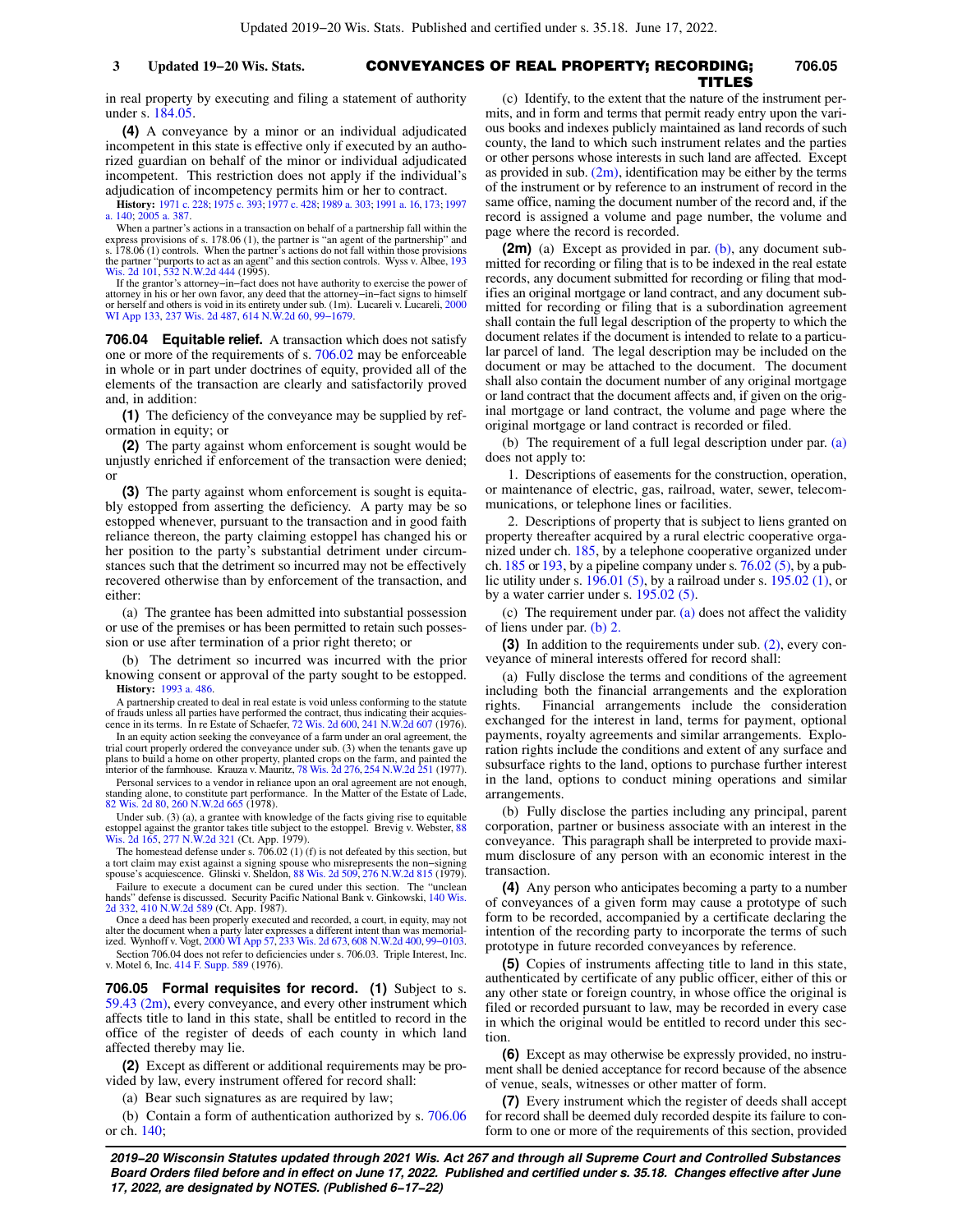## **706.05** CONVEYANCES OF REAL PROPERTY; RECORDING; **Updated 19−20 Wis. Stats. 4** TITLES

the instrument is properly indexed in a public index maintained in the office of such register of deeds and recorded at length at the place there shown.

**(8)** A duly recorded certificate signed by or on behalf of the holder of record of any mortgage or other security interest in lands, and authenticated as provided by s. [706.06](https://docs.legis.wisconsin.gov/document/statutes/706.06) or ch. [140](https://docs.legis.wisconsin.gov/document/statutes/ch.%20140) identifying the mortgage or other interest and stating that the same has been paid or satisfied in whole or in part, shall be sufficient to satisfy such mortgage or other interest of record.

**(12)** Every conveyance of any interest in real property offered for recordation shall be accompanied by the form under s. [77.22](https://docs.legis.wisconsin.gov/document/statutes/77.22(2))  $(2)$ 

**History:** [1971 c. 211](https://docs.legis.wisconsin.gov/document/acts/1971/211); [1977 c. 217](https://docs.legis.wisconsin.gov/document/acts/1977/217), [253](https://docs.legis.wisconsin.gov/document/acts/1977/253), [447](https://docs.legis.wisconsin.gov/document/acts/1977/447); [1979 c. 221](https://docs.legis.wisconsin.gov/document/acts/1979/221); [1983 a. 492](https://docs.legis.wisconsin.gov/document/acts/1983/492) s. [3;](https://docs.legis.wisconsin.gov/document/acts/1983/492,%20s.%203) [1985](https://docs.legis.wisconsin.gov/document/acts/1985/174)<br>[a. 174;](https://docs.legis.wisconsin.gov/document/acts/1985/174) [1991 a. 66,](https://docs.legis.wisconsin.gov/document/acts/1991/66) [269;](https://docs.legis.wisconsin.gov/document/acts/1991/269) [1993 a. 145](https://docs.legis.wisconsin.gov/document/acts/1993/145), [486](https://docs.legis.wisconsin.gov/document/acts/1993/486); [1995 a. 110](https://docs.legis.wisconsin.gov/document/acts/1995/110), [201](https://docs.legis.wisconsin.gov/document/acts/1995/201); [1997 a. 35](https://docs.legis.wisconsin.gov/document/acts/1997/35); [1999 a. 96](https://docs.legis.wisconsin.gov/document/acts/1999/96);<br>[2005 a. 179,](https://docs.legis.wisconsin.gov/document/acts/2005/179) [441;](https://docs.legis.wisconsin.gov/document/acts/2005/441) [2013 a. 66;](https://docs.legis.wisconsin.gov/document/acts/2013/66) [2017 a. 59](https://docs.legis.wisconsin.gov/document/acts/2017/59), [68,](https://docs.legis.wisconsin.gov/document/acts/2017/68) [102;](https://docs.legis.wisconsin.gov/document/acts/2017/102) 201

Under sub. (1), only instruments that affect an interest in land are entitled to be recorded. A land patent is the instrument by which the government conveys title to portions of the public domain to private individuals. "Land patents," "updates of land patent" and other, similarly−titled documents filed by private individuals that purport to be grants of private land from private individuals to themselves or other private individuals are not true land patents and are invalid on their face and not entitled to recording. [OAG 4−12.](https://docs.legis.wisconsin.gov/document/oag/oag4-12)

**706.055 Conveyances of mineral rights.** The register of deeds shall record all conveyances of mineral interests in the index maintained under s. [59.43 \(9\).](https://docs.legis.wisconsin.gov/document/statutes/59.43(9))

**History:** [1977 c. 253](https://docs.legis.wisconsin.gov/document/acts/1977/253); [2009 a. 98.](https://docs.legis.wisconsin.gov/document/acts/2009/98)

**706.057 Lapse and reversion of interests in minerals. (1)** APPLICABILITY. This section does not apply to an interest in minerals which is owned by the same person who owns the fee simple interest in the surface of the land above the interest in minerals.

**(2)** USE OF AN INTEREST IN MINERALS. In this section, an interest in minerals is used if any of the following occur:

(a) Any minerals are mined in exploitation of the interest in minerals.

(b) A conveyance of mineral interests is recorded under this chapter.

(c) Any other conveyance evidencing a transaction by which the interest in minerals is created, aliened, reserved, mortgaged or assigned is recorded under this chapter.

(d) Property taxes are paid on the interest in minerals by the owner of the interest in minerals.

(e) The owner of the interest in minerals records a statement of claim under sub.  $(4)$  or  $(5)$  concerning the interest in minerals.

**(3)** LAPSE. (a) Except as provided in par. [\(b\)](https://docs.legis.wisconsin.gov/document/statutes/706.057(3)(b)) or [\(c\)](https://docs.legis.wisconsin.gov/document/statutes/706.057(3)(c)), an interest in minerals lapses if the interest in minerals was not used during the previous 20 years.

(b) An interest in minerals which was not used during the 20−year period prior to July 1, 1984, does not lapse if the interest in minerals is used within 3 years after July 1, 1984.

(c) An interest in minerals which was used during the period from 17 to 20 years prior to July 1, 1984, does not lapse if the interest in minerals is used within 3 years after July 1, 1984.

**(4)** STATEMENT OF CLAIM; RECORDING; REQUIREMENTS. If the owner of an interest in minerals uses the interest in minerals by recording a statement of claim, the statement of claim shall comply with this subsection. The statement of claim shall contain the name and address of the owner of the interest in minerals, a description of the location and boundary of the interest in minerals and a reference to the recorded instrument which created the interest in minerals. The statement of claim shall be recorded with the register of deeds for the county in which the interest in minerals is located.

**(5)** CURE OF LAPSE. The lapse of an interest in minerals under sub. [\(3\)](https://docs.legis.wisconsin.gov/document/statutes/706.057(3)) is cured if the owner of the interest in minerals records a statement of claim complying with all of the requirements of sub. [\(4\)](https://docs.legis.wisconsin.gov/document/statutes/706.057(4)) before the surface owner records a statement of claim under sub.  $(6)$  (a) or before a statement of claim takes effect under sub.  $(6)$  (b) 1., whichever is later.

**(6)** CLAIM OF LAPSED INTEREST IN MINERALS. (a) The owner of the land under which an interest in minerals exists may claim that portion of a lapsed interest in minerals which lies beneath the owner's land by recording a statement of claim. The statement of claim shall contain the name and address of the owner of the land under which the lapsed interest in minerals is located and a description of the land under which the interest in minerals is located. The statement of claim shall be recorded with the register of deeds for the county in which the land is located.

(b) 1. Except as provided in subd. [2.](https://docs.legis.wisconsin.gov/document/statutes/706.057(6)(b)2.), a statement of claim which is recorded under par. [\(a\)](https://docs.legis.wisconsin.gov/document/statutes/706.057(6)(a)) before the lapse of the interest in minerals to which the claim applies takes effect when the interest in minerals lapses.

2. A statement of claim which is recorded under par. [\(a\)](https://docs.legis.wisconsin.gov/document/statutes/706.057(6)(a)) before the lapse of the interest in minerals to which the claim applies is void 6 years after the statement of claim is recorded if the interest in minerals does not lapse within that 6−year period.

**(7)** STATEMENT OF CLAIM; RECORDING; REGISTER OF DEEDS' DUTY. The register of deeds shall provide copies of the uniform form for statements of claim under subs. [\(4\),](https://docs.legis.wisconsin.gov/document/statutes/706.057(4)) [\(5\)](https://docs.legis.wisconsin.gov/document/statutes/706.057(5)) and [\(6\).](https://docs.legis.wisconsin.gov/document/statutes/706.057(6)) Upon receipt of a statement of claim under sub.  $(4)$ ,  $(5)$  or  $(6)$  in the office of the register of deeds, the register of deeds shall record the claim in a manner which will permit the existence of an interest in minerals to be determined by reference to the parcel or parcels of land above the interest in minerals. The claimant shall pay the recording fee under s. [59.43 \(2\)](https://docs.legis.wisconsin.gov/document/statutes/59.43(2)).

**(9)** DETERMINATION OF OWNERSHIP. (a) The owner of an interest in minerals which is the subject of a claim under sub. [\(6\) \(a\),](https://docs.legis.wisconsin.gov/document/statutes/706.057(6)(a)) within 3 years after the claim is recorded with the register of deeds or within 3 years after the claim takes effect as provided under sub. [\(6\) \(b\) 1.](https://docs.legis.wisconsin.gov/document/statutes/706.057(6)(b)1.), whichever is later, may bring an action for a declaratory judgment or declaration of interest on the ownership of the interest in minerals. The action shall be commenced in the circuit court in the county where the interest in minerals is located.

(b) 1. If the court finds that the owner of the interest in minerals used the interest in minerals within the time limits specified under sub. [\(3\)](https://docs.legis.wisconsin.gov/document/statutes/706.057(3)) or that the owner of the interest in minerals recorded a claim under sub. [\(5\)](https://docs.legis.wisconsin.gov/document/statutes/706.057(5)) before the surface owner recorded a claim under sub. [\(6\) \(a\)](https://docs.legis.wisconsin.gov/document/statutes/706.057(6)(a)) or before the claim took effect as provided under sub.  $(6)$  (b) 1., whichever is later, the court shall issue a judgment declaring that the interest in minerals is not lapsed.

2. If the court finds that the owner of the interest in minerals did not use the interest in minerals within the time limits specified under sub.  $(3)$  and did not record the claim under sub.  $(5)$  before the surface owner recorded the claim under sub.  $(6)$  (a) or before the claim took effect as provided under sub.  $(6)$   $(b)$  1. whichever is later, the court shall issue a judgment affirming the surface owner's claim.

(c) Upon the issuance of a judgment affirming the surface owner's claim or, if no action is brought under par. [\(a\)](https://docs.legis.wisconsin.gov/document/statutes/706.057(9)(a)), at the end of the 3−year period after the surface owner's claim is recorded or at the end of the 3−year period after the claim takes effect as provided under sub.  $(6)$   $(b)$  1., whichever is later, the ownership of the interest in minerals reverts to the owner of the land under which the lapsed interest in minerals is located and title to the interest in minerals is merged with the title to the surface of the land.

**(10)** WAIVER; LIMITATION. No person may waive or agree to waive the provisions of this section and any waiver or agreement of this type is void.

**History:** [1983 a. 455;](https://docs.legis.wisconsin.gov/document/acts/1983/455) [1985 a. 29;](https://docs.legis.wisconsin.gov/document/acts/1985/29) [1995 a. 201](https://docs.legis.wisconsin.gov/document/acts/1995/201).

Due process requires that every owner of a recorded interest, including a mineral interest under this section, be provided written notice of an application for a tax deed. [74 Atty. Gen. 59](https://docs.legis.wisconsin.gov/document/oag/vol74-59).

Under this section the owner of land under which mineral rights have lapsed must record a claim to the lapsed mineral rights in order to foreclose a separate mineral rights owner from curing the lapse. [79 Atty. Gen. 61.](https://docs.legis.wisconsin.gov/document/oag/vol79-61)

**706.06 Authentication. (1)** Any instrument may be acknowledged, or its execution otherwise authenticated by its signators, as provided by the laws of this state; or as provided in this section or ch. [140](https://docs.legis.wisconsin.gov/document/statutes/ch.%20140).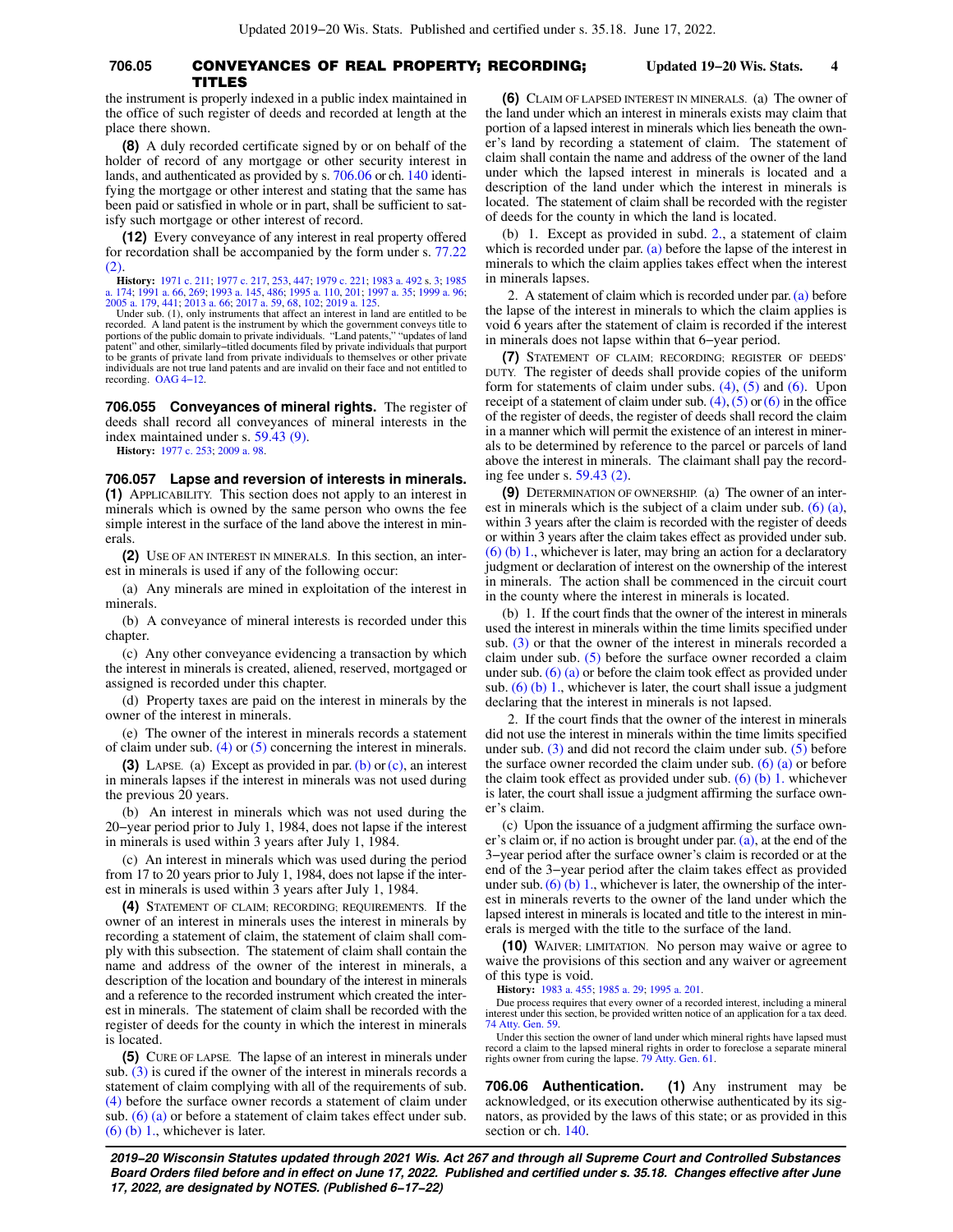# CONVEYANCES OF REAL PROPERTY; RECORDING; **5 Updated 19−20 Wis. Stats. 706.085** TITLES

**(2)** Any public officer entitled by virtue of his or her office to administer oaths, and any member in good standing of the State Bar of Wisconsin, may authenticate one or more of the signatures on an instrument relating to lands in this state, by endorsing the instrument "Acknowledged," "Authenticated," or "Signatures Guaranteed," or other words to similar effect, adding the date of authentication, his or her own signature, and his or her official or professional title. The endorsement, unless expressly limited, shall operate as an authentication of all signatures on the instrument; and shall constitute a certification that each authenticated signature is the genuine signature of the person represented; and, as to signatures made in a representative capacity, shall constitute a certification that the signer purported, and was believed, to be such representative.

**(3)** Affidavits shall be authenticated by a certificate of due execution of the instrument, executed by a person entitled to administer oaths.

**(4)** In addition to any criminal penalty or civil remedy otherwise provided by law, knowingly false authentication of an instrument shall subject the authenticator to liability in tort for compensatory and punitive damages caused thereby to any person.

**History:** [1971 c. 211;](https://docs.legis.wisconsin.gov/document/acts/1971/211) [1973 c. 243](https://docs.legis.wisconsin.gov/document/acts/1973/243); [1979 c. 110;](https://docs.legis.wisconsin.gov/document/acts/1979/110) [1983 a. 492](https://docs.legis.wisconsin.gov/document/acts/1983/492) s. [3;](https://docs.legis.wisconsin.gov/document/acts/1983/492,%20s.%203) [1993 a. 486;](https://docs.legis.wisconsin.gov/document/acts/1993/486) [2001](https://docs.legis.wisconsin.gov/document/acts/2001/103) [a. 103;](https://docs.legis.wisconsin.gov/document/acts/2001/103) [2019 a. 125.](https://docs.legis.wisconsin.gov/document/acts/2019/125)

**706.08 Nonrecording, effect. (1)** (a) Except for patents issued by the United States or this state, or by the proper officers of either, every conveyance that is not recorded as provided by law shall be void as against any subsequent purchaser, in good faith and for a valuable consideration, of the same real estate or any portion of the same real estate whose conveyance is recorded first.

(b) A conveyance of mineral interests which is not recorded in the office of the register of deeds of the county in which the land is located, within 30 days after it is signed by the lessor, is void.

**(2)** Where a public tract index or abstract of title index is maintained, an instrument properly indexed therein and recorded at length at the place there shown shall be deemed to be duly recorded for purposes of this section, despite any error or omission in the process of including the instrument, or prior instruments in the same chain of title, in other records. Where an instrument is not properly indexed in such tract or abstract of title index, or where such index is not publicly maintained, the instrument shall be deemed to be duly recorded only if the instrument, together with prior instruments necessary to trace title by use of alphabetical indexes by names of parties, are properly indexed in such alphabetical indexes, and recorded at length at the places there shown. Wherever an instrument is duly recorded hereunder, its record shall be effective as of the date and hour at which it is shown by the general index to have been accepted for record.

**(3)** When an express trust is created, but its existence is not disclosed in a recorded conveyance to the trustee, the title of the trustee shall be deemed absolute as against the subsequent creditors of the trustee not having notice of the trust and as against purchasers from such trustee without notice and for a valuable consideration.

**(4)** It shall be conclusively presumed that a person is a trustee of a valid express trust and has full power of conveyance if all of the following occur:

(a) The person is designated as trustee and holds an interest in land as trustee.

(b) The person's authority and powers as trustee are not set forth in a recorded instrument.

(c) The person conveys an interest in land as trustee to a good faith purchaser, as defined in s.  $401.201$  (2) (qm).

**(5)** When a conveyance purports to be absolute in terms, but is made or intended to be made defeasible by force of another instrument for that purpose, the original conveyance shall not be thereby defeated or affected as against any person other than the maker of the defeasance or the maker's heirs or devisees or persons having actual notice thereof, unless the instrument of defeasance has been recorded in the office of the register of deeds of the county where the lands lie.

**(6)** The recording of an assignment of a mortgage shall not in itself be deemed notice of such assignment to the mortgagor so as to invalidate any payment made to the mortgagee without actual notice of such assignment.

**(7)** No letter of attorney or other instrument containing a power to convey lands, when executed and recorded under this chapter, shall be deemed to be revoked by any act of the party by whom it was executed unless the instrument containing such revocation is also recorded in the same office in which the instrument containing the power was recorded, and such record shall import notice to all persons, including the agent named in said letter of attorney of the contents thereof. The death of the party executing such letter of attorney shall not operate as a revocation thereof as to the attorney or agent until the attorney or agent has notice of the death, or as to one who without notice of such death in good faith deals with the attorney or agent.

#### **History:** [1977 c. 253;](https://docs.legis.wisconsin.gov/document/acts/1977/253) [1989 a. 231](https://docs.legis.wisconsin.gov/document/acts/1989/231); [1993 a. 486;](https://docs.legis.wisconsin.gov/document/acts/1993/486) [1999 a. 85](https://docs.legis.wisconsin.gov/document/acts/1999/85); [2009 a. 320.](https://docs.legis.wisconsin.gov/document/acts/2009/320)

An unrecorded conveyance, if delivered, is valid against judgment creditors since they are not bona fide creditors for value. West Federal Savings & Loan v. Interstate Investment, [57 Wis. 2d 690](https://docs.legis.wisconsin.gov/document/courts/57%20Wis.%202d%20690), [205 N.W.2d 361](https://docs.legis.wisconsin.gov/document/courts/205%20N.W.2d%20361) (1973).

A purchaser having constructive notice that there may have been an unrecorded conveyance was not a "purchaser in good faith" under sub. (1) (a). Kordecki v. Rizzo, [106 Wis. 2d 713](https://docs.legis.wisconsin.gov/document/courts/106%20Wis.%202d%20713), [317 N.W.2d 479](https://docs.legis.wisconsin.gov/document/courts/317%20N.W.2d%20479) (1982).

An original mortgagee's knowledge of a prior mortgage not properly of record will not be imputed to an assignee of the mortgage with no knowledge of the prior mortgage and does not render the assignee not a purchaser in good faith under sub. (1) (a) who cannot claim priority. The Bank of New Glarus v. Swartwood, [2006 WI App](https://docs.legis.wisconsin.gov/document/courts/2006%20WI%20App%20224) [224,](https://docs.legis.wisconsin.gov/document/courts/2006%20WI%20App%20224) [297 Wis. 2d 458](https://docs.legis.wisconsin.gov/document/courts/297%20Wis.%202d%20458), [725 N.W.2d 944,](https://docs.legis.wisconsin.gov/document/courts/725%20N.W.2d%20944) [05−0647.](https://docs.legis.wisconsin.gov/document/wicourtofappeals/05-0647)

"Good faith" for purposes of sub. (1) (a) exists only when there is no notice under s. 706.09. Anderson v. Quinn, [2007 WI App 260](https://docs.legis.wisconsin.gov/document/courts/2007%20WI%20App%20260), [306 Wis. 2d 686](https://docs.legis.wisconsin.gov/document/courts/306%20Wis.%202d%20686), [743 N.W.2d 492](https://docs.legis.wisconsin.gov/document/courts/743%20N.W.2d%20492), [06−2462.](https://docs.legis.wisconsin.gov/document/wicourtofappeals/06-2462)

**706.085 Correction instruments. (1) ENTITLED TO BE** RECORDED; PURPOSES. An instrument correcting a previously recorded conveyance shall be entitled to record in accordance with s. [706.05](https://docs.legis.wisconsin.gov/document/statutes/706.05) in the office of the register of deeds of the county in which the conveyance is recorded and shall include one or more of the following:

(a) The correction of a legal description, including a distance; angle; direction; bearing; chord; lot, block, unit, or building number or letter; appurtenant easement; section number; township name or number; municipality, county, or state name; range number or meridian; certified survey map number; or subdivision or condominium name.

(b) The addition, correction, or clarification of information other than a legal description, including any of the following information:

1. A party's name, including the spelling of the name; a first or middle name or initial; a name suffix, such as senior or junior; alternate names by which the party is known; or a description of an entity as a corporation, company, or similar identifier.

2. A party's marital status.

3. The date on which the conveyance was executed.

4. Whether the property is a homestead.

- 5. The tax parcel number.
- 6. The identity of the drafter.

7. The recording data for an instrument referenced in the conveyance.

8. The nature and purpose of the conveyance.

9. The title of the conveyance.

10. Facts relating to the acknowledgment or authentication.

(c) The addition of an acknowledgment or authentication.

(d) The disclaimer by a grantee under a deed of that party's interest in the real property that is the subject of the deed.

(e) The addition of a mortgagee's consent or subordination.

**(2)** EXECUTION REQUIREMENTS. (a) A correction instrument shall be acknowledged or authenticated in accordance with s. [706.06](https://docs.legis.wisconsin.gov/document/statutes/706.06) or ch. [140.](https://docs.legis.wisconsin.gov/document/statutes/ch.%20140) It shall recite the document number of the conveyance, the names of the grantor and grantee, and, if given on the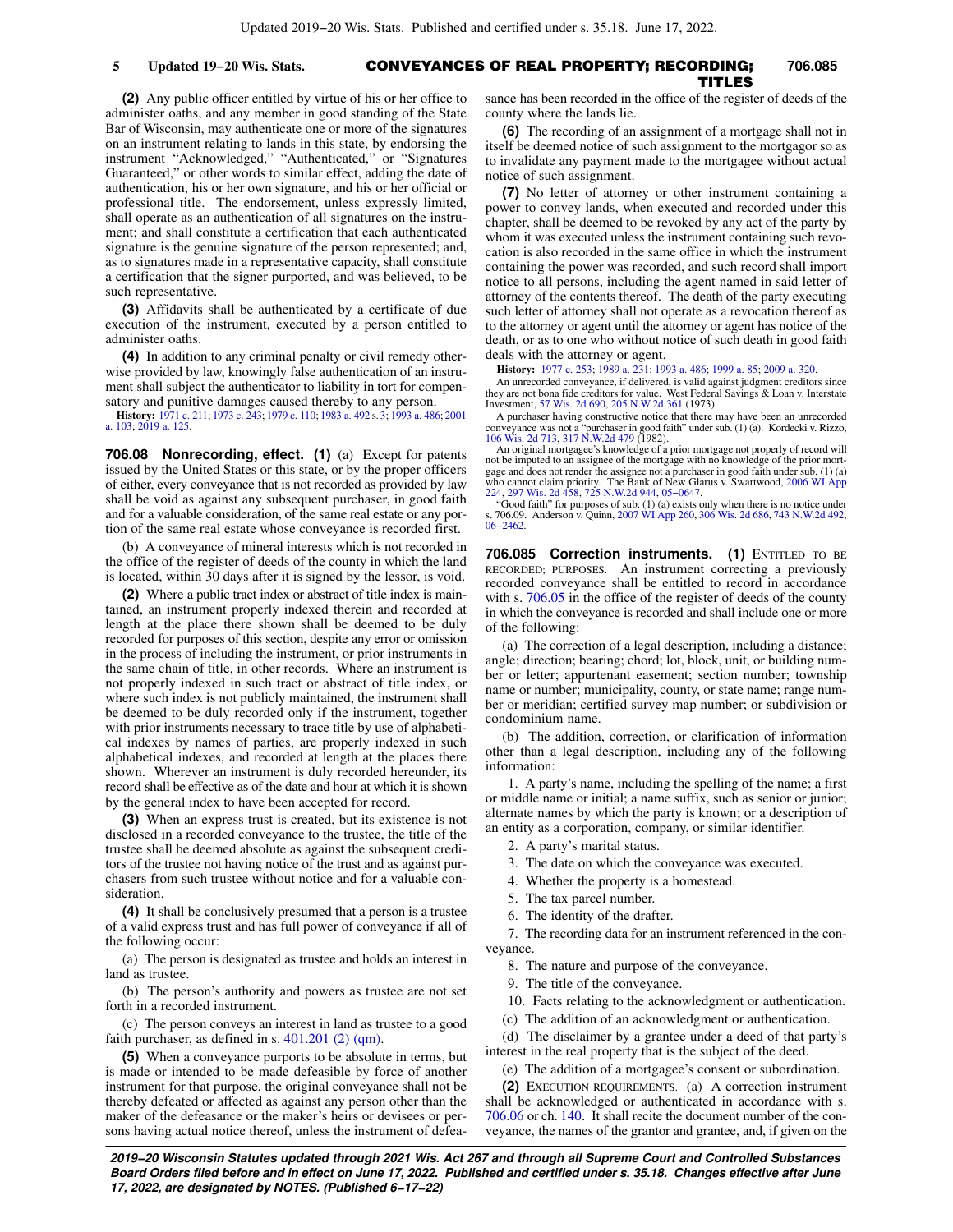# **706.085** CONVEYANCES OF REAL PROPERTY; RECORDING; **Updated 19−20 Wis. Stats. 6** TITLES

conveyance, the volume and page where the conveyance is filed or recorded.

(b) 1. Except as otherwise provided in this paragraph, a correction instrument that is executed after May 28, 2010, may be executed by a person having personal knowledge of the circumstances of the conveyance and of the facts recited in the correction instrument, including the grantor, the grantee, the person who drafted the conveyance that is the subject of the correction instrument, or the person who acted as the settlement agent in the transaction that is the subject of the conveyance, and shall recite the basis for the person's personal knowledge. A correction instrument that was executed before May 28, 2010, is not rendered ineffective by reason of the instrument's failure to recite that the maker had the knowledge or capacity required under this subdivision.

2. A correction instrument that makes the correction under sub. [\(1\) \(e\)](https://docs.legis.wisconsin.gov/document/statutes/706.085(1)(e)) shall be signed by the consenting party, or an heir, successor, or assignee of the party.

3. A correction instrument that adds, removes, or replaces a divisible parcel in a conveyance shall be signed by the following persons:

a. If the correction instrument supplies a lot, block, unit, or building number or letter that was omitted from a conveyance, by any party identified in subd. [1.](https://docs.legis.wisconsin.gov/document/statutes/706.085(2)(b)1.)

b. If a parcel is being added to a conveyance that also correctly conveys other land, only by the grantor.

c. If a parcel is being removed from a conveyance that also correctly conveys other land, only by the grantee.

d. If a lot or unit number or letter is being corrected and the lot or unit incorrectly recited in the conveyance is also owned by the grantor, only by the grantee.

e. If a lot, block, unit, or building number or letter is being corrected and the lot or unit incorrectly recited in the conveyance is not also owned by the grantor, by any party identified in subd. [1.](https://docs.legis.wisconsin.gov/document/statutes/706.085(2)(b)1.)

(c) A person who executes and records a correction instrument shall send notice of that fact by 1st class mail to all parties to the transaction that was the subject of the conveyance at their last− known addresses.

**(3)** EFFECT OF RECORD. All of the following apply to the record of a correction instrument that complies with this section, or a certified copy of the record:

(a) It is prima facie evidence of the facts stated in the instrument; is presumed to be true, subject to rebuttal; and constitutes notice to a purchaser under s. [706.09](https://docs.legis.wisconsin.gov/document/statutes/706.09) of the facts recited in the instrument.

(b) It may be asserted by a purchaser for a valuable consideration against any person making an adverse or inconsistent claim under s. [706.09 \(1\) \(i\)](https://docs.legis.wisconsin.gov/document/statutes/706.09(1)(i)).

**(4)** PREVIOUSLY RECORDED INSTRUMENTS ARE VALID. Any instrument recorded before May 28, 2010, that purports to correct a previously recorded conveyance and that would have been a valid correction instrument under this section had this section been in effect when the instrument was recorded is hereby validated.

**History:** [2009 a. 348](https://docs.legis.wisconsin.gov/document/acts/2009/348); [2017 a. 102](https://docs.legis.wisconsin.gov/document/acts/2017/102); [2019 a. 125.](https://docs.legis.wisconsin.gov/document/acts/2019/125)

Correcting Real Estate Documents. Andrew. Wis. Law. Oct. 2010.

**706.09 Notice of conveyance from the record. (1)** WHEN CONVEYANCE IS FREE OF PRIOR ADVERSE CLAIM. A purchaser for a valuable consideration, without notice as defined in sub. [\(2\)](https://docs.legis.wisconsin.gov/document/statutes/706.09(2)), and the purchaser's successors in interest, shall take and hold the estate or interest purported to be conveyed to such purchaser free of any claim adverse to or inconsistent with such estate or interest, if such adverse claim is dependent for its validity or priority upon:

(a) *Nondelivery.* Nondelivery, or conditional or revocable delivery, of any recorded conveyance, unless the condition or revocability is expressly referred to in such conveyance or other recorded instrument.

(b) *Conveyance outside chain of title not identified by definite reference.* Any conveyance, transaction or event not appearing of record in the chain of title to the real estate affected, unless such conveyance, transaction or event is identified by definite reference in an instrument of record in such chain. No reference shall be definite which fails to specify, by direct reference to a particular place in the public land record, or, by positive statement, the nature and scope of the prior outstanding interest created or affected by such conveyance, transaction or event, the identity of the original or subsequent owner or holder of such interest, the real estate affected, and the approximate date of such conveyance, transaction or event.

(c) *Unrecorded extensions of interests expiring by lapse of time.* Continuance, extension or renewal of rights of grantees, purchasers, optionees, or lessees under any land contract, option, lease or other conveyance of an interest limited to expire, absolutely or upon a contingency, within a fixed or determinable time, where 2 years have elapsed after such time, unless there is recorded a notice or other instrument referring to such continuance, extension or renewal and stating or providing a later time for the enforcement, exercise, performance or termination of such interest and then only if less than 2 years have elapsed after such later time. This paragraph shall not apply to life estates, mortgages or trust deeds, nor shall it inferentially extend any interest otherwise expiring by lapse of time.

(d) *Nonidentity of persons in chain of title.* Nonidentity of persons named in, signing or acknowledging one or more related conveyances or instruments affecting real estate, provided the persons appear in such conveyances under identical names or under variants thereof, including inclusion, exclusion or use of: commonly recognized abbreviations, contractions, initials, or foreign, colloquial, or other equivalents; first or middle names or initials; simple transpositions which produce substantially similar pronunciation; articles or prepositions in names or titles; description of entities as corporations, companies, or any abbreviation or contraction of either; name suffixes such as senior or junior; where such identity or variance has appeared of record for 5 years.

(e) *Marital interests.* Homestead of the spouse of any transferor of an interest in real estate, if the recorded conveyance purporting to transfer the homestead states that the person executing it is single, unmarried or widowed or fails to indicate the marital status of the transferor, and if the conveyance has, in either case, appeared of record for 5 years. This paragraph does not apply to the interest of a married person who is described of record as a holder in joint tenancy or of marital property with that transferor.

(f) *Lack of authority of officers, agents or fiduciaries.* Any defect or insufficiency in authorization of any purported officer, partner, manager, agent, or fiduciary to act in the name or on behalf of any corporation, partnership, limited liability company, principal, trust, estate, minor, individual adjudicated incompetent, or other holder of an interest in real estate purported to be conveyed in a representative capacity, after the conveyance has appeared of record for 5 years.

(g) *Defects in judicial proceedings.* Any defect or irregularity, jurisdictional or otherwise, in an action or proceeding out of which any judgment or order affecting real estate issued after the judgment or order has appeared of record for 5 years.

(h) *Nonexistence, incapacity or incompetency.* Nonexistence, acts in excess of legal powers or legal incapacity or incompetency of any purported person or legal entity, whether natural or artificial, foreign or domestic, provided the recorded conveyance or instrument affecting the real estate shall purport to have been duly executed by such purported person or legal entity, and shall have appeared of record for 5 years.

(i) *Facts not asserted of record.* Any fact not appearing of record, but the opposite or contradiction of which appears affirmatively and expressly in a conveyance, affidavit or other instrument of record in the chain of title of the real estate affected for 5 years. Such facts may, without limitation by noninclusion, relate to age, sex, birth, death, capacity, relationship, family history, descent,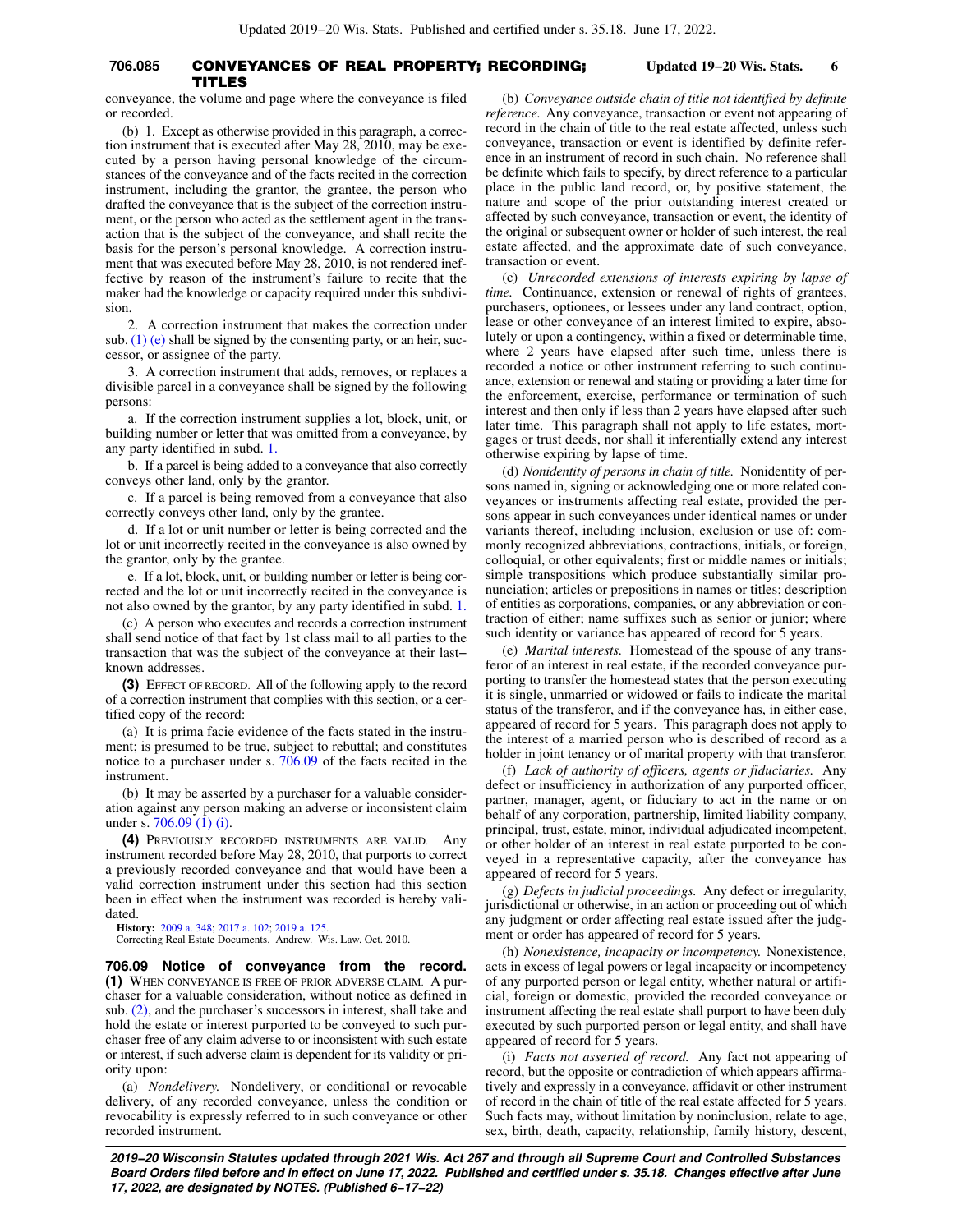#### CONVEYANCES OF REAL PROPERTY; RECORDING; **7 Updated 19−20 Wis. Stats. 706.10** TITLES

heirship, names, identity of persons, marriage, marital status, homestead, possession or adverse possession, residence, service in the armed forces, conflicts and ambiguities in descriptions of land in recorded instruments, identification of any recorded plats or subdivisions, corporate authorization to convey, and the happening of any condition or event which terminates an estate or interest.

(j) *Defects in tax deed.* Nonexistence or illegality of any proceedings from and including the assessment of the real estate for taxation up to and including the execution of the tax deed after the tax deed has been of record for 5 years.

(k) *Interests not of record within 30 years.* Any interest of which no affirmative and express notice appears of record within 30 years.

**(2)** NOTICE OF PRIOR CLAIM. A purchaser has notice of a prior outstanding claim or interest, within the meaning of this section wherever, at the time such purchaser's interest arises in law or equity:

(a) *Affirmative notice.* Such purchaser has affirmative notice apart from the record of the existence of such prior outstanding claim, including notice, actual or constructive, arising from use or occupancy of the real estate by any person at the time such purchaser's interest therein arises, whether or not such use or occupancy is exclusive; but no constructive notice shall be deemed to arise from use or occupancy unless due and diligent inquiry of persons using or occupying such real estate would, under the circumstances, reasonably have disclosed such prior outstanding interest; nor unless such use or occupancy is actual, visible, open and notorious; or

(b) *Notice of record within 30 years.* There appears of record in the chain of title of the real estate affected, within 30 years and prior to the time at which the interest of such purchaser arises in law or equity, an instrument affording affirmative and express notice of such prior outstanding interest conforming to the requirements of definiteness of sub. [\(1\) \(b\);](https://docs.legis.wisconsin.gov/document/statutes/706.09(1)(b)) or

(c) *Same.* The applicable provisions of sub. [\(1\) \(c\)](https://docs.legis.wisconsin.gov/document/statutes/706.09(1)(c)) to [\(k\)](https://docs.legis.wisconsin.gov/document/statutes/706.09(1)(k)) requiring that an instrument remain for a time of record, have not been fully satisfied.

**(3)** WHEN PRIOR INTEREST NOT BARRED. This section shall not be applied to bar or infringe any prior outstanding interest in real estate:

(a) *Public service corporations, railroads, electric cooperatives, trustees, natural gas companies, governmental units.* While owned, occupied or used by any public service corporation, any railroad corporation as defined in s. [195.02 \(1\),](https://docs.legis.wisconsin.gov/document/statutes/195.02(1)) any water carrier as defined in s. [195.02 \(5\),](https://docs.legis.wisconsin.gov/document/statutes/195.02(5)) any electric cooperative organized and operating on a nonprofit basis under ch. [185,](https://docs.legis.wisconsin.gov/document/statutes/ch.%20185) any natural gas company, as defined in [15 USC 717a](https://docs.legis.wisconsin.gov/document/usc/15%20USC%20717a) (6), or any trustee or receiver of any such corporation, electric cooperative, or natural gas company, or any mortgagee or trust deed trustee or receiver thereof; nor any such interest while held by the United States, the state or any political subdivision or municipal corporation thereof; or

(b) *Unplatted, unimproved, unused, etc.* Which, at the time such subsequent purchaser's interest arises, is unplatted, vacant and unoccupied, unused, unimproved and uncultivated; except that this paragraph shall not apply to prior interests dependent for validity or priority upon the circumstances described in sub. [\(1\)](https://docs.legis.wisconsin.gov/document/statutes/706.09(1)(a))  $(a)$ ,  $(b)$ ,  $(j)$  and  $(k)$ .

**(4)** CHAIN OF TITLE: DEFINITION. The term "chain of title" as used in this section includes instruments, actions and proceedings discoverable by reasonable search of the public records and indexes affecting real estate in the offices of the register of deeds and in probate and of clerks of courts of the counties in which the real estate is located; a tract index shall be deemed an index where the same is publicly maintained.

**(5)** CONSTRUCTION. Nothing in this section shall be construed to raise or support any inference adverse or hostile to marketability of titles.

**(6)** EFFECTIVE DATE. This section shall take effect and may be invoked by qualified purchasers without notice as defined in sub. [\(2\)](https://docs.legis.wisconsin.gov/document/statutes/706.09(2)) whose interests arise on or after July 1, 1968, and by their successors in interest thereafter.

**History:** [1975 c. 94](https://docs.legis.wisconsin.gov/document/acts/1975/94) s. [91 \(16\)](https://docs.legis.wisconsin.gov/document/acts/1975/94,%20s.%2091); [1979 c. 110](https://docs.legis.wisconsin.gov/document/acts/1979/110); [1983 a. 186](https://docs.legis.wisconsin.gov/document/acts/1983/186); [1987 a. 330;](https://docs.legis.wisconsin.gov/document/acts/1987/330) [1993 a. 112](https://docs.legis.wisconsin.gov/document/acts/1993/112), [486,](https://docs.legis.wisconsin.gov/document/acts/1993/486) [496;](https://docs.legis.wisconsin.gov/document/acts/1993/496) [2005 a. 179](https://docs.legis.wisconsin.gov/document/acts/2005/179), [387](https://docs.legis.wisconsin.gov/document/acts/2005/387); [2009 a. 378](https://docs.legis.wisconsin.gov/document/acts/2009/378), [379](https://docs.legis.wisconsin.gov/document/acts/2009/379).

This section does not create or govern interests in land but deals with circumstances when a purchaser of land will be held to have notice of adverse interests. Interests arising through adverse possession or use are governed by ch. 893. Rock Lake Estates Unit Owners Association, Inc. v. Town of Lake Mills, [195 Wis. 2d 348](https://docs.legis.wisconsin.gov/document/courts/195%20Wis.%202d%20348), [536](https://docs.legis.wisconsin.gov/document/courts/536%20N.W.2d%20415) [N.W.2d 415](https://docs.legis.wisconsin.gov/document/courts/536%20N.W.2d%20415) (Ct. App. 1995), [94−2488](https://docs.legis.wisconsin.gov/document/wicourtofappeals/94-2488).

A purchaser of land has 3 sources of information from which to learn of rights to the land: 1) records in the office of register of deeds; 2) other public records that are usually not recorded, such as judgments and liens; and 3) the land itself, to find rights that arise by virtue of possession or use. The purchaser is chargeable with knowledge of the location of the land's boundaries as against 3rd persons. Hoey Outdoor Advertising, Inc. v. Ricci, [2002 WI App 231](https://docs.legis.wisconsin.gov/document/courts/2002%20WI%20App%20231), [256 Wis. 2d 347,](https://docs.legis.wisconsin.gov/document/courts/256%20Wis.%202d%20347) [653 N.W.2d 763,](https://docs.legis.wisconsin.gov/document/courts/653%20N.W.2d%20763) 01–2186.<br>Sub. (2) (b) does not require purchasers for value to fin recording, that an interest could possibly be discovered. Such a requirement would<br>be contrary to the very purpose of the recording statutes, to ensure a clear and certain<br>system of property conveyance. Associates Financi sin, Inc. v. Brown, [2002 WI App 300](https://docs.legis.wisconsin.gov/document/courts/2002%20WI%20App%20300), [258 Wis. 2d 915,](https://docs.legis.wisconsin.gov/document/courts/258%20Wis.%202d%20915) [656 N.W.2d 56,](https://docs.legis.wisconsin.gov/document/courts/656%20N.W.2d%2056) [01−3416](https://docs.legis.wisconsin.gov/document/wicourtofappeals/01-3416). Sub. (1) (k) applies to easements. Turner v. Taylor, [2003 WI App 256,](https://docs.legis.wisconsin.gov/document/courts/2003%20WI%20App%20256) [268 Wis.](https://docs.legis.wisconsin.gov/document/courts/268%20Wis.%202d%20628) [2d 628](https://docs.legis.wisconsin.gov/document/courts/268%20Wis.%202d%20628), [673 N.W.2d 716,](https://docs.legis.wisconsin.gov/document/courts/673%20N.W.2d%20716) [03−0705](https://docs.legis.wisconsin.gov/document/wicourtofappeals/03-0705).

An original mortgagee's knowledge of a prior mortgage not properly of record will not be imputed to an assignee of the mortgage with no knowledge of the prior mort-gage and does not render the assignee not a purchaser in good faith under s. 706.08 (1) (a) who cannot claim priority. The Bank of New Glarus v. Swartwood, [2006 WI](https://docs.legis.wisconsin.gov/document/courts/2006%20WI%20App%20224)

[App 224](https://docs.legis.wisconsin.gov/document/courts/2006%20WI%20App%20224), [297 Wis. 2d 458,](https://docs.legis.wisconsin.gov/document/courts/297%20Wis.%202d%20458) [725 N.W.2d 944,](https://docs.legis.wisconsin.gov/document/courts/725%20N.W.2d%20944) [05−0647.](https://docs.legis.wisconsin.gov/document/wicourtofappeals/05-0647) The notice requirements in sub. (2) explain when use or occupancy gives a buyer a duty to inquire about rights held by others. Nothing in that section distinguishes between prescriptive rights and improperly recorded rights. Anderson v. Quinn, [2007](https://docs.legis.wisconsin.gov/document/courts/2007%20WI%20App%20260) [WI App 260](https://docs.legis.wisconsin.gov/document/courts/2007%20WI%20App%20260), [306 Wis. 2d 686,](https://docs.legis.wisconsin.gov/document/courts/306%20Wis.%202d%20686) [743 N.W.2d 492](https://docs.legis.wisconsin.gov/document/courts/743%20N.W.2d%20492), [06−2462](https://docs.legis.wisconsin.gov/document/wicourtofappeals/06-2462).

Marketable title and stale records: Clearing exceptions and closing deals. Halligan, WBB May, 1986.

**706.095 Interspousal remedies.** Nothing in this chapter limits a spouse's remedy against the other spouse under ch. [766](https://docs.legis.wisconsin.gov/document/statutes/ch.%20766) for misuse of marital property.

**History:** [1983 a. 186.](https://docs.legis.wisconsin.gov/document/acts/1983/186)

**706.10 Forms, construction. (1)** The several terms and forms of conveyance authorized by law or in common use in this state on July 1, 1971, shall have the same operation and effect under this chapter as formerly, except as this chapter may expressly provide to the contrary; but this section shall not preclude the adoption or use of other, different or more concise forms which conform to the requirements of this chapter.

**(2)** No conveyance shall be void for the reason that at the time of delivery thereof such lands are in actual possession of a person claiming under title adverse to the grantor.

**(3)** In conveyances of lands words of inheritance shall not be necessary to create or convey a fee, and every conveyance shall pass all the estate or interest of the grantor unless a different intent shall appear expressly or by necessary implication in the terms of such conveyance.

**(4)** A quitclaim deed shall pass all of the interest in or appurtenant to the land described which the grantor could lawfully convey, but shall not warrant or imply the existence, quantity or quality of any such interest.

**(5)** A conveyance by which the grantor contracts to warrant the land or its title shall be construed according to its terms, under rules of law for construction of contracts. A conveyance by which the grantor warrants the land or its title shall be construed, except as the terms of the conveyance may otherwise provide, to include covenants, for the benefit of the grantee, the grantee's heirs, successors and assigns, that the grantor at the time of conveyance is lawfully seized of the land; has good right to convey the same land or its title; that the same land or its title is free from all encumbrance; and that the grantor, the grantor's heirs and personal representatives will forever guarantee and defend the title and quiet possession of the land against all lawful claims whatever originating prior to the conveyance, except as the claims may arise out of open and notorious rights of easement, or out of public building, zoning or use restrictions.

**(6)** Except as provided in sub. [\(7\)](https://docs.legis.wisconsin.gov/document/statutes/706.10(7)) and except as otherwise provided by law, no warranty or covenant shall be implied in any con-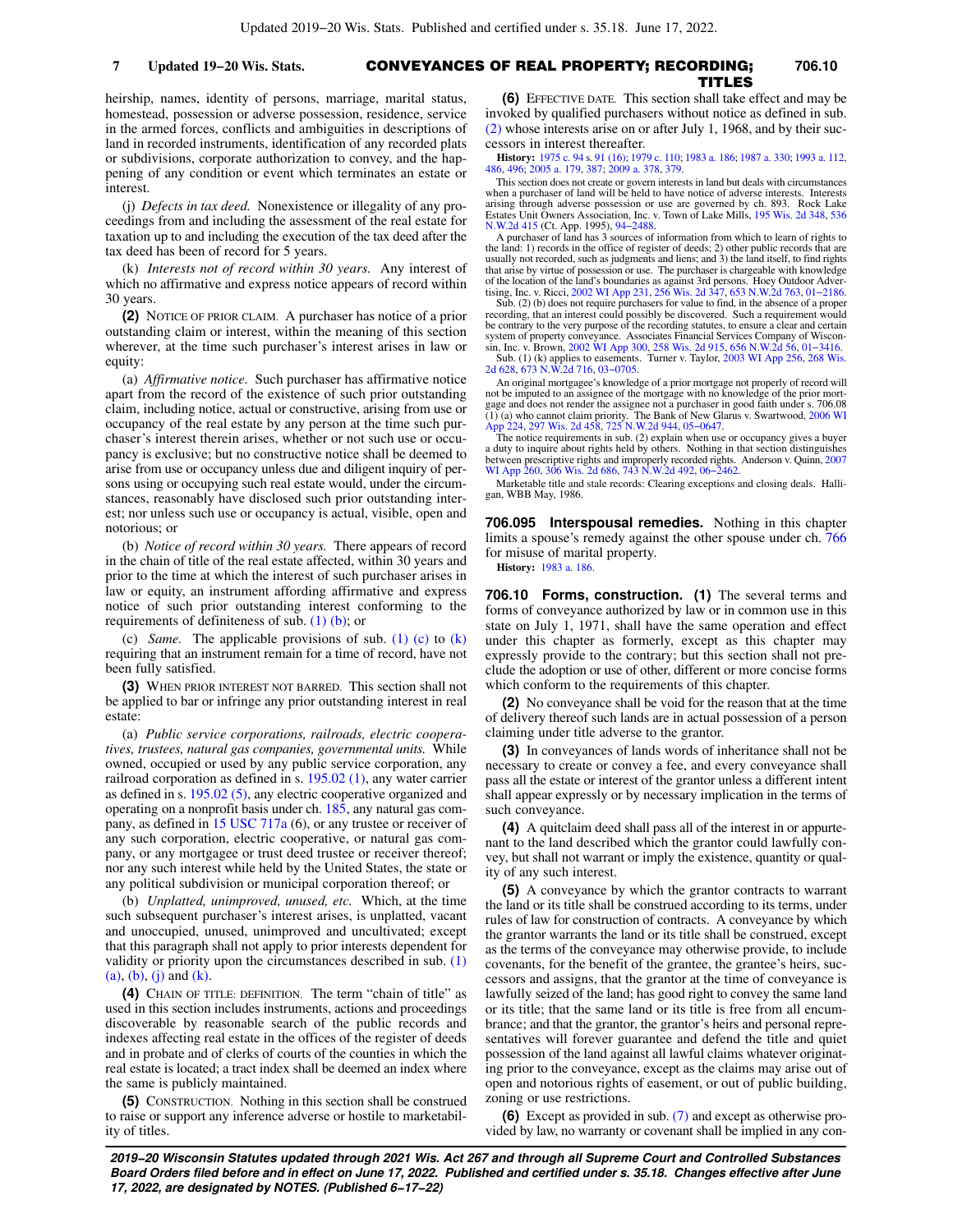## **706.10** CONVEYANCES OF REAL PROPERTY; RECORDING; **Updated 19−20 Wis. Stats. 8** TITLES

veyance, whether or not such conveyance contains special warranties or covenants. No mortgage shall be construed as implying a covenant for the payment of the sum thereby intended to be secured, and when there shall be no express covenant for such payment contained in the mortgage and no bond or other separate instrument to secure such payment shall have been given, the remedies of the mortgagee, shall be confined to the lands mentioned in the mortgage.

**(7)** In the absence of an express or necessarily implied provision to the contrary, a conveyance evidencing a transaction under which the grantor undertakes to improve the premises so as to equip them for grantee's specified use and occupancy, or to procure such improvement under grantor's direction or control, shall imply a covenant that such improvement shall be performed in a workmanlike manner, and shall be reasonably adequate to equip the premises for such use and occupancy.

**History:** [1973 c. 243](https://docs.legis.wisconsin.gov/document/acts/1973/243); [1979 c. 175](https://docs.legis.wisconsin.gov/document/acts/1979/175); [1993 a. 486.](https://docs.legis.wisconsin.gov/document/acts/1993/486)

Sub. (5) confirms that the rules of contract construction are to be used in interpreting the covenants of a deed. The measure of damages for breach of a covenant is the common law measure of damages for breach of warranty of title. Schorsch v. Blader, [209 Wis. 2d 401,](https://docs.legis.wisconsin.gov/document/courts/209%20Wis.%202d%20401) [563 N.W.2d 538](https://docs.legis.wisconsin.gov/document/courts/563%20N.W.2d%20538) (Ct. App. 1997), [96−1220.](https://docs.legis.wisconsin.gov/document/wicourtofappeals/96-1220)

A warranty deed grants a present fee simple interest. A purported reservation of a power of appointment in a warranty deed is ineffective. Powers may be reserved and lesser ved and lesser interests granted, but not by warr

[App 133](https://docs.legis.wisconsin.gov/document/courts/2000%20WI%20App%20133), [237 Wis. 2d 487,](https://docs.legis.wisconsin.gov/document/courts/237%20Wis.%202d%20487) [614 N.W.2d 60,](https://docs.legis.wisconsin.gov/document/courts/614%20N.W.2d%2060) [99−1679](https://docs.legis.wisconsin.gov/document/wicourtofappeals/99-1679). Sub. (3) applies to easements. Borek Cranberry Marsh v. Jackson County, [2010](https://docs.legis.wisconsin.gov/document/courts/2010%20WI%2095) [WI 95](https://docs.legis.wisconsin.gov/document/courts/2010%20WI%2095), [328 Wis. 2d 613](https://docs.legis.wisconsin.gov/document/courts/328%20Wis.%202d%20613), [785 N.W.2d 615,](https://docs.legis.wisconsin.gov/document/courts/785%20N.W.2d%20615) [08−1144.](https://docs.legis.wisconsin.gov/document/wisupremecourt/08-1144)

A necessary implication under sub. (3) is one that is so clear as to be express; it is a required implication. The words "heirs and assigns," or any similar language, are unnecessary under sub. (3) to indicate a transferable interest. As a matter of law, "Grantee" has the exact same meaning as "Grantee and his heirs and assigns" unless another meaning is expressly stated or implied. Therefore, "heirs and assigns" need<br>not be construed as having any legal effect and the use of the term in a grant of water<br>flowage rights and not in a grant of sand removal a necessary implication that the sand rights were non–transferable. Borek Cranberry<br>Marsh v. Jackson County, [2010 WI 95](https://docs.legis.wisconsin.gov/document/courts/2010%20WI%2095), [328 Wis. 2d 613,](https://docs.legis.wisconsin.gov/document/courts/328%20Wis.%202d%20613) [785 N.W.2d 615,](https://docs.legis.wisconsin.gov/document/courts/785%20N.W.2d%20615) 08–1144.<br>- Performance in a "workmanlike manner" under sub. (7) requ

form work with the care and skill and provide suitable materials as contractors of reasonable prudence, skill, and judgment in similar construction would. Riverfront Lofts Condominium Owners Association v. Milwaukee/Riverfront Properties Limited Partnership, [236 F. Supp. 2d 918.](https://docs.legis.wisconsin.gov/document/courts/236%20F.%20Supp.%202d%20918) For the premises not to be "reasonably adequate for their intended use and occu-

pancy" under sub. (7) a showing of negligence is not necessary. The defect must be<br>fundamental to the habitability of the building. A defendant must meet a high stan-<br>dard to establish a disclaimer of the protections of su minium Owners Association v. Milwaukee/Riverfront Properties Limited Partnership, [236 F. Supp. 2d 918](https://docs.legis.wisconsin.gov/document/courts/236%20F.%20Supp.%202d%20918).

Builder−vendor liability for construction defects in houses. Kirschnik, 55 MLR 369.

Duty to disclose limited to commercial vendors. 64 MLR 547 (1981).

**706.105 Applicability of general transfers at death provisions.** Chapter [854](https://docs.legis.wisconsin.gov/document/statutes/ch.%20854) applies to transfers at death under a conveyance.

**History:** [1997 a. 188](https://docs.legis.wisconsin.gov/document/acts/1997/188).

**706.11 Priority of certain mortgages, trust funds. (1)** Except as provided in sub. [\(4\),](https://docs.legis.wisconsin.gov/document/statutes/706.11(4)) when any of the following mortgages has been duly recorded, it shall have priority over all liens upon the mortgaged premises and the buildings and improvements thereon, except tax and special assessment liens filed after the recording of such mortgage and except liens under ss. [292.31 \(8\) \(i\)](https://docs.legis.wisconsin.gov/document/statutes/292.31(8)(i)) and [292.81](https://docs.legis.wisconsin.gov/document/statutes/292.81):

(a) Any mortgage executed to a federal savings and loan association or state or federal savings bank.

(b) Any mortgage executed to the department of veterans affairs under s. [45.352,](https://docs.legis.wisconsin.gov/document/statutes/1971/45.352) 1971 stats.

(c) Any mortgage assigned to or executed to any of the following:

1. The United States, this state or a county, city, village or town in this state, or an agency, department or other formally constituted subunit of any of the foregoing.

2. The Wisconsin Health and Educational Facilities Authority created under ch. [231](https://docs.legis.wisconsin.gov/document/statutes/ch.%20231), the Wisconsin Housing and Economic Development Authority created under ch. [234](https://docs.legis.wisconsin.gov/document/statutes/ch.%20234), or any other authority created by state law.

(d) Any mortgage executed to a state or national bank or to a state or federally chartered credit union.

(e) Any mortgage executed under s. [66.1103](https://docs.legis.wisconsin.gov/document/statutes/66.1103) to a trustee, as defined in s. [66.1103 \(2\) \(n\).](https://docs.legis.wisconsin.gov/document/statutes/66.1103(2)(n))

(f) Any mortgage executed to a mortgage banker, as defined in s. [224.71 \(3\)](https://docs.legis.wisconsin.gov/document/statutes/224.71(3)).

(g) Any mortgage executed to an insurer licensed to do business in this state.

(h) Any mortgage executed to a licensee under s. [138.09.](https://docs.legis.wisconsin.gov/document/statutes/138.09)

(i) Any mortgage executed to an institution chartered by the federal farm credit administration under [12 USC 2002](https://docs.legis.wisconsin.gov/document/usc/12%20USC%202002) (a) that is part of the federal farm credit system created under [12 USC 2001](https://docs.legis.wisconsin.gov/document/usc/12%20USC%202001) to [2279cc](https://docs.legis.wisconsin.gov/document/usc/12%20USC%202279cc).

**(1m)** (a) In this subsection:

1. "Commitment" means an agreement under which a mortgagee agrees to advance to the mortgagor or another person funds that will be secured by the mortgage.

2. "Construction mortgage" means a mortgage that secures an obligation incurred for the construction of an improvement on land, including the acquisition cost of the land.

(b) An advance of funds, including accrued but unpaid interest on the advance, that is secured by a duly recorded mortgage speci-fied in sub. [\(1\) \(a\)](https://docs.legis.wisconsin.gov/document/statutes/706.11(1)(a)) to [\(d\)](https://docs.legis.wisconsin.gov/document/statutes/706.11(1)(d)) or [\(f\)](https://docs.legis.wisconsin.gov/document/statutes/706.11(1)(f)) to [\(i\)](https://docs.legis.wisconsin.gov/document/statutes/706.11(1)(i)) and that is made after the mortgage has been recorded has the same priority as the mortgage if the advance is made before the mortgagee has actual knowledge of an intervening lien or, regardless of when the advance is made, if any of the following applies:

1. The advance is made under a commitment that is entered into before the mortgagee has actual knowledge of an intervening lien, regardless of whether the advance was made after a default or other event outside of the mortgagee's control relieved the mortgagee of the obligation to advance funds under the commitment.

2. The advance is made for the reasonable protection of the mortgagee's interest, including for the payment of real property taxes, property insurance or assessments or other maintenance charges imposed under a condominium declaration or a restrictive covenant.

3. The mortgage is a construction mortgage that clearly states on the first page of the mortgage that it is a construction mortgage and the advance is made to enable completion of the contemplated improvement on the mortgaged premises.

**(2)** State savings and loan associations shall have the priorities specified under s. [215.21 \(4\).](https://docs.legis.wisconsin.gov/document/statutes/215.21(4))

**(3)** The proceeds of any such mortgage referred to in this section shall, when paid out by a state savings bank, federal savings bank, state savings and loan association or federal savings and loan association, or of any other mortgage from any other source and received by the owner of the premises or by any contractor or subcontractor performing the work and labor, forthwith constitute a trust fund only in the hands of such owner, contractor or subcontractor for the payment proportionally of all claims due and to become due or owing from such contractor or subcontractor for lienable labor and materials until all such claims have been paid, and shall not be a trust fund in the hands of any other person. This section shall not create a civil cause of action against any person other than such owner, contractor or subcontractor. The use of any of such moneys by any owner, contractor or subcontractor for any other purpose until all claims, except those which are the subject of a bona fide dispute, have been paid in full, or proportionally in cases of a deficiency, shall constitute theft by such owner, contractor or subcontractor of any moneys so misappropriated. The district attorney of the county where the premises are situated shall on the complaint of any aggrieved party prosecute such owner, contractor or subcontractor misappropriating such moneys for such theft.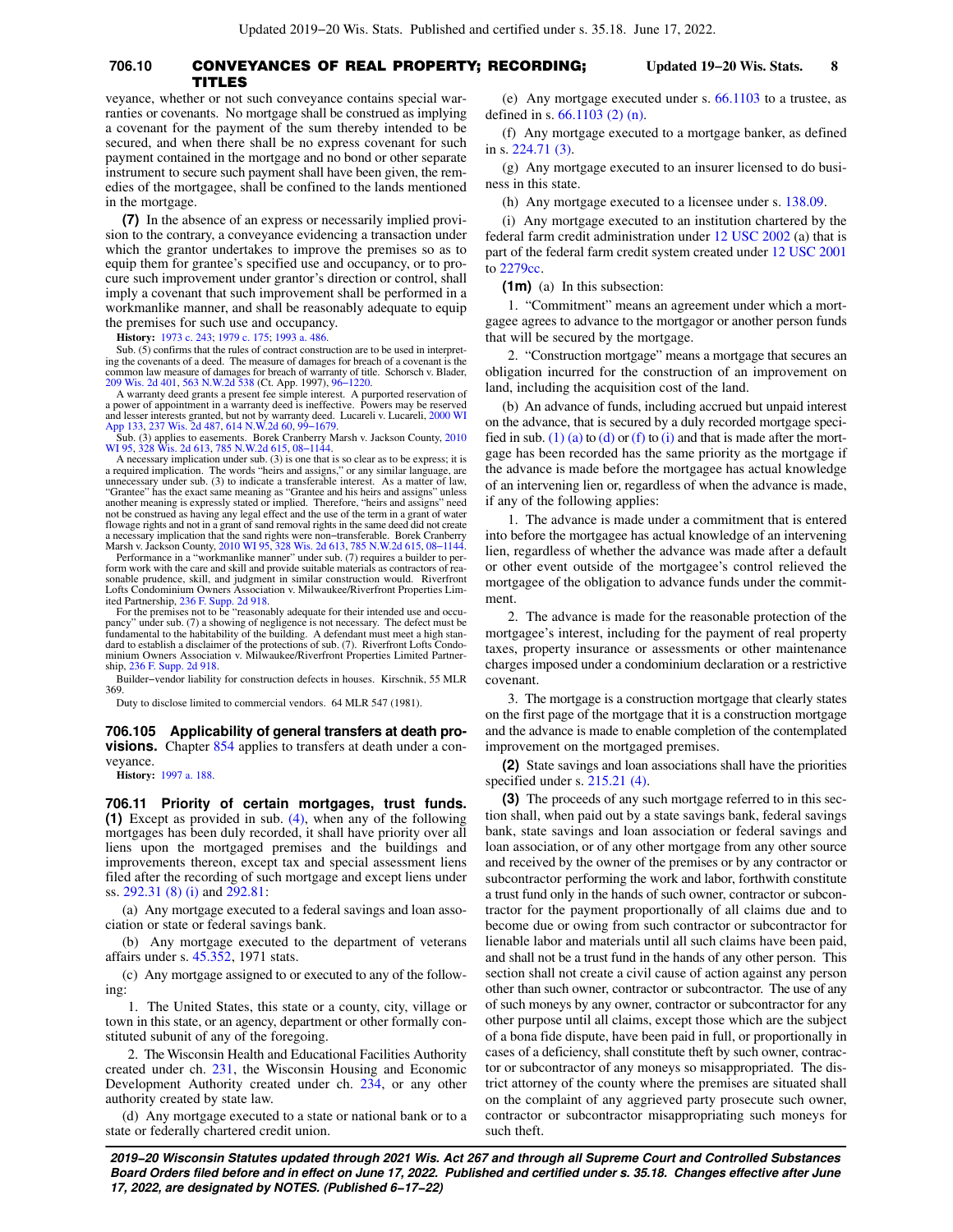## CONVEYANCES OF REAL PROPERTY; RECORDING; **9 Updated 19−20 Wis. Stats. 706.22** TITLES

**(4)** Subsection [\(1\)](https://docs.legis.wisconsin.gov/document/statutes/706.11(1)) does not apply to a 2nd mortgage assigned to or executed to the department of veterans affairs under s. [45.80](https://docs.legis.wisconsin.gov/document/statutes/1989/45.80(4)(a)1.) [\(4\) \(a\) 1.,](https://docs.legis.wisconsin.gov/document/statutes/1989/45.80(4)(a)1.) 1989 stats., or s. [45.37 \(3\),](https://docs.legis.wisconsin.gov/document/statutes/2017/45.37(3)) 2017 stats.

**History:** [1971 c. 164;](https://docs.legis.wisconsin.gov/document/acts/1971/164) [1973 c. 208;](https://docs.legis.wisconsin.gov/document/acts/1973/208) [1975 c. 358](https://docs.legis.wisconsin.gov/document/acts/1975/358), [409](https://docs.legis.wisconsin.gov/document/acts/1975/409); [1979 c. 110](https://docs.legis.wisconsin.gov/document/acts/1979/110) s. [60 \(12\);](https://docs.legis.wisconsin.gov/document/acts/1979/110,%20s.%2060) [1989](https://docs.legis.wisconsin.gov/document/acts/1989/231) [a. 231;](https://docs.legis.wisconsin.gov/document/acts/1989/231) [1991 a. 39,](https://docs.legis.wisconsin.gov/document/acts/1991/39) [221;](https://docs.legis.wisconsin.gov/document/acts/1991/221) [1993 a. 453;](https://docs.legis.wisconsin.gov/document/acts/1993/453) [1995 a. 27,](https://docs.legis.wisconsin.gov/document/acts/1995/27) [227;](https://docs.legis.wisconsin.gov/document/acts/1995/227) [1997 a. 27](https://docs.legis.wisconsin.gov/document/acts/1997/27), [44;](https://docs.legis.wisconsin.gov/document/acts/1997/44) [1999 a. 150](https://docs.legis.wisconsin.gov/document/acts/1999/150) s. [672](https://docs.legis.wisconsin.gov/document/acts/1999/150,%20s.%20672); [2001 a. 104;](https://docs.legis.wisconsin.gov/document/acts/2001/104) [2007 a. 96](https://docs.legis.wisconsin.gov/document/acts/2007/96); [2019 a. 9,](https://docs.legis.wisconsin.gov/document/acts/2019/9) [102.](https://docs.legis.wisconsin.gov/document/acts/2019/102)

The word "contractor" in sub. (3) includes an owner who acts as his own general contractor, and he can be held liable for conversion. Paulsen Lumber, Inc. v. Meyer, [47 Wis. 2d 621](https://docs.legis.wisconsin.gov/document/courts/47%20Wis.%202d%20621), [177 N.W.2d 884](https://docs.legis.wisconsin.gov/document/courts/177%20N.W.2d%20884) (1970).

"Filed after the recording of such mortgage" in sub. (1) modifies "all liens." Marine Bank Appleton v. Hietpas, Inc. [149 Wis. 2d 587](https://docs.legis.wisconsin.gov/document/courts/149%20Wis.%202d%20587), [439 N.W.2d 604](https://docs.legis.wisconsin.gov/document/courts/439%20N.W.2d%20604) (Ct. App. 1989).

"Lien" in this section does not include a lease. Grosskopf Oil, Inc. v. Winter, [156](https://docs.legis.wisconsin.gov/document/courts/156%20Wis.%202d%20575) [Wis. 2d 575,](https://docs.legis.wisconsin.gov/document/courts/156%20Wis.%202d%20575) [457 N.W.2d 514](https://docs.legis.wisconsin.gov/document/courts/457%20N.W.2d%20514) (Ct. App. 1990).

Sub. (1) (d) applies to all state banks, not just Wisconsin chartered state banks. To hold otherwise would discourage banks chartered in states other than Wisconsin from lending money to investors hoping to invest in Wisconsin projects and likely trigger the cost of capital for Wisconsin projects to rise. Lowell Management Services, Inc. v. Security Bank of Kansas City, [2009 WI App 149](https://docs.legis.wisconsin.gov/document/courts/2009%20WI%20App%20149), [321 Wis. 2d 589](https://docs.legis.wisconsin.gov/document/courts/321%20Wis.%202d%20589), [774 N.W.2d](https://docs.legis.wisconsin.gov/document/courts/774%20N.W.2d%20811) [811](https://docs.legis.wisconsin.gov/document/courts/774%20N.W.2d%20811), [08−2533](https://docs.legis.wisconsin.gov/document/wicourtofappeals/08-2533).

**706.12 Uniform vendor and purchaser risk act. (1)** Any contract made in this state for the purchase and sale of realty shall be interpreted as including an agreement that the parties shall have the following rights and duties, unless the contract expressly provides otherwise:

(a) If, when neither the legal title nor the possession of the subject matter of the contract has been transferred, all or a material part thereof is destroyed without fault of the purchaser or is taken by eminent domain, the vendor cannot enforce the contract, and the purchaser is entitled to recover any portion of the price that the purchaser has paid.

(b) If, when either the legal title or the possession of the subject matter of the contract has been transferred, all or any part thereof is destroyed without fault of the vendor or is taken by eminent domain, the purchaser is not thereby relieved from a duty to pay the price, nor is the purchaser entitled to recover any portion thereof that the purchaser has paid.

**(2)** This section shall be so construed as to make uniform the law of those states which enact it.

**(3)** This section may be cited as the uniform vendor and purchaser risk act.

**History:** [1975 c. 422](https://docs.legis.wisconsin.gov/document/acts/1975/422); [1993 a. 486](https://docs.legis.wisconsin.gov/document/acts/1993/486).

**706.13 Slander of title. (1)** In addition to any criminal penalty or civil remedy provided by law, any person who submits for filing, entering in the judgment and lien docket or recording, any lien, claim of lien, lis pendens, writ of attachment, financing statement or any other instrument relating to a security interest in or the title to real or personal property, and who knows or should have known that the contents or any part of the contents of the instrument are false, a sham or frivolous, is liable in tort to any person interested in the property whose title is thereby impaired, for punitive damages of \$1,000 plus any actual damages caused by the filing, entering or recording.

**(2)** This section applies to any person who causes another person to act in the manner specified in sub. [\(1\).](https://docs.legis.wisconsin.gov/document/statutes/706.13(1))

**(3)** This section does not apply to a register of deeds or other government employee who acts in the course of his or her official duties and files, enters or records any instrument relating to title on behalf of another person.

**History:** [1979 c. 221](https://docs.legis.wisconsin.gov/document/acts/1979/221); [1995 a. 224](https://docs.legis.wisconsin.gov/document/acts/1995/224); [1997 a. 27](https://docs.legis.wisconsin.gov/document/acts/1997/27).

Enactment of this section did not create a cause of action nor destroy the common− law right of recovery. Schlytter v. Lesperance, [62 Wis. 2d 661,](https://docs.legis.wisconsin.gov/document/courts/62%20Wis.%202d%20661) [215 N.W.2d 552](https://docs.legis.wisconsin.gov/document/courts/215%20N.W.2d%20552) (1974).

When a lawsuit is commenced under this section, conditional rather than absolute privilege applies to the filing of a lis pendens. Kensington Development v. Israel, [142](https://docs.legis.wisconsin.gov/document/courts/142%20Wis.%202d%20894) [Wis. 2d 894,](https://docs.legis.wisconsin.gov/document/courts/142%20Wis.%202d%20894) [419 N.W.2d 241](https://docs.legis.wisconsin.gov/document/courts/419%20N.W.2d%20241) (1988).

The filing of a lis pendens is not privileged when there is no relationship between<br>the filing and the underlying action. Larson v. Zilz, [151 Wis. 2d 637](https://docs.legis.wisconsin.gov/document/courts/151%20Wis.%202d%20637), [445 N.W.2d 699](https://docs.legis.wisconsin.gov/document/courts/445%20N.W.2d%20699) (Ct. App. 1989).

To recover for slander of title, it is not necessary in all cases to prove the loss of an actual sale. The trial court must consider whether it is reasonable under the circum-stances to require proof that the slander prevented a particular sale, and if not, the court must determine the degree of particularity required. Tym v. Ludwig, [196 Wis.](https://docs.legis.wisconsin.gov/document/courts/196%20Wis.%202d%20375) [2d 375](https://docs.legis.wisconsin.gov/document/courts/196%20Wis.%202d%20375), [538 N.W.2d 600](https://docs.legis.wisconsin.gov/document/courts/538%20N.W.2d%20600) (Ct. App. 1995), [94−2859](https://docs.legis.wisconsin.gov/document/wicourtofappeals/94-2859).

**706.14 Transitional and curative provisions.** The operation or effect of a conveyance made or recorded in accordance with the provisions of any prior law of this state, or thereafter validated, perfected or cured under any such prior law, shall not be impaired by any provision of this chapter.

**706.15 Liens against public officials or employees.** No lien may be filed, entered or recorded against the real or personal property of any official or employee of the state or any political subdivision of the state, relating to an alleged breach of duty by the official or employee, except after notice and a hearing before a court of record and a finding by the court that probable cause exists that there was a breach of duty.

**History:** [1979 c. 221;](https://docs.legis.wisconsin.gov/document/acts/1979/221) [1995 a. 224](https://docs.legis.wisconsin.gov/document/acts/1995/224).

**706.20 Disclosure duty; immunity for providing notice about the sex offender registry. (1)** Except as provided in sub. [\(2\),](https://docs.legis.wisconsin.gov/document/statutes/706.20(2)) an owner of an interest in real property has no duty to disclose to any person in connection with the sale, exchange, purchase or rental of the real property any information related to the fact that a particular person is required to register as a sex offender under s. [301.45](https://docs.legis.wisconsin.gov/document/statutes/301.45) or any information about the sex offender registry under s. [301.45.](https://docs.legis.wisconsin.gov/document/statutes/301.45)

**(2)** If, in connection with the sale, exchange, purchase or rental of real property, a person requests of an owner of an interest in the real property information related to whether a particular person is required to register as a sex offender under s. [301.45](https://docs.legis.wisconsin.gov/document/statutes/301.45) or any other information about the sex offender registry under s. [301.45,](https://docs.legis.wisconsin.gov/document/statutes/301.45) the owner has a duty to disclose such information, if the owner has actual knowledge of the information.

**(3)** Notwithstanding sub. [\(2\),](https://docs.legis.wisconsin.gov/document/statutes/706.20(2)) the owner is immune from liability for any act or omission related to the disclosure of information under sub. [\(2\)](https://docs.legis.wisconsin.gov/document/statutes/706.20(2)) if the owner in a timely manner provides to the person requesting the information written notice that the person may obtain information about the sex offender registry and persons registered with the registry by contacting the department of corrections. The notice shall include the appropriate telephone number and Internet site of the department of corrections. **History:** [1999 a. 89](https://docs.legis.wisconsin.gov/document/acts/1999/89).

**706.22 Prohibition on imposing time−of−sale, pur**chase, or occupancy requirements. (1) DEFINITIONS. In this section:

(a) "Actions with respect to the property" include such actions as having an inspection made by an employee or agent of, or contractor with, the local governmental unit; making improvements or repairs; removing junk or debris; mowing or pruning; performing maintenance or upkeep activities; weatherproofing; upgrading electrical systems; paving; painting; repairing or replacing appliances; replacing or installing fixtures or other items; and actions relating to compliance with building codes or other property condition standards.

(b) "Local governmental unit" means any of the following:

1. A political subdivision of this state.

2. A special purpose district in this state.

3. An agency or corporation of a political subdivision or special purpose district in this state.

4. A combination or subunit of any entity under subds. [1.](https://docs.legis.wisconsin.gov/document/statutes/706.22(1)(b)1.) to

5. An employee or committee of any entity under subds. [1.](https://docs.legis.wisconsin.gov/document/statutes/706.22(1)(b)1.) to [4.](https://docs.legis.wisconsin.gov/document/statutes/706.22(1)(b)4.)

**(2)** REQUIREMENTS TIED TO SALE, PURCHASE, OR TAKING OCCU-PANCY OF PROPERTY PROHIBITED. (a) Except as provided in par. [\(b\),](https://docs.legis.wisconsin.gov/document/statutes/706.22(2)(b)) no local governmental unit may by ordinance, resolution, or any other means do any of the following:

1m. Restrict the ability of an owner of real property to sell or otherwise transfer title to or refinance the property by requiring the owner or an agent of the owner to take certain actions with respect to the property or pay a related fee, to show compliance

**2019−20 Wisconsin Statutes updated through 2021 Wis. Act 267 and through all Supreme Court and Controlled Substances Board Orders filed before and in effect on June 17, 2022. Published and certified under s. 35.18. Changes effective after June 17, 2022, are designated by NOTES. (Published 6−17−22)**

[3.](https://docs.legis.wisconsin.gov/document/statutes/706.22(1)(b)3.)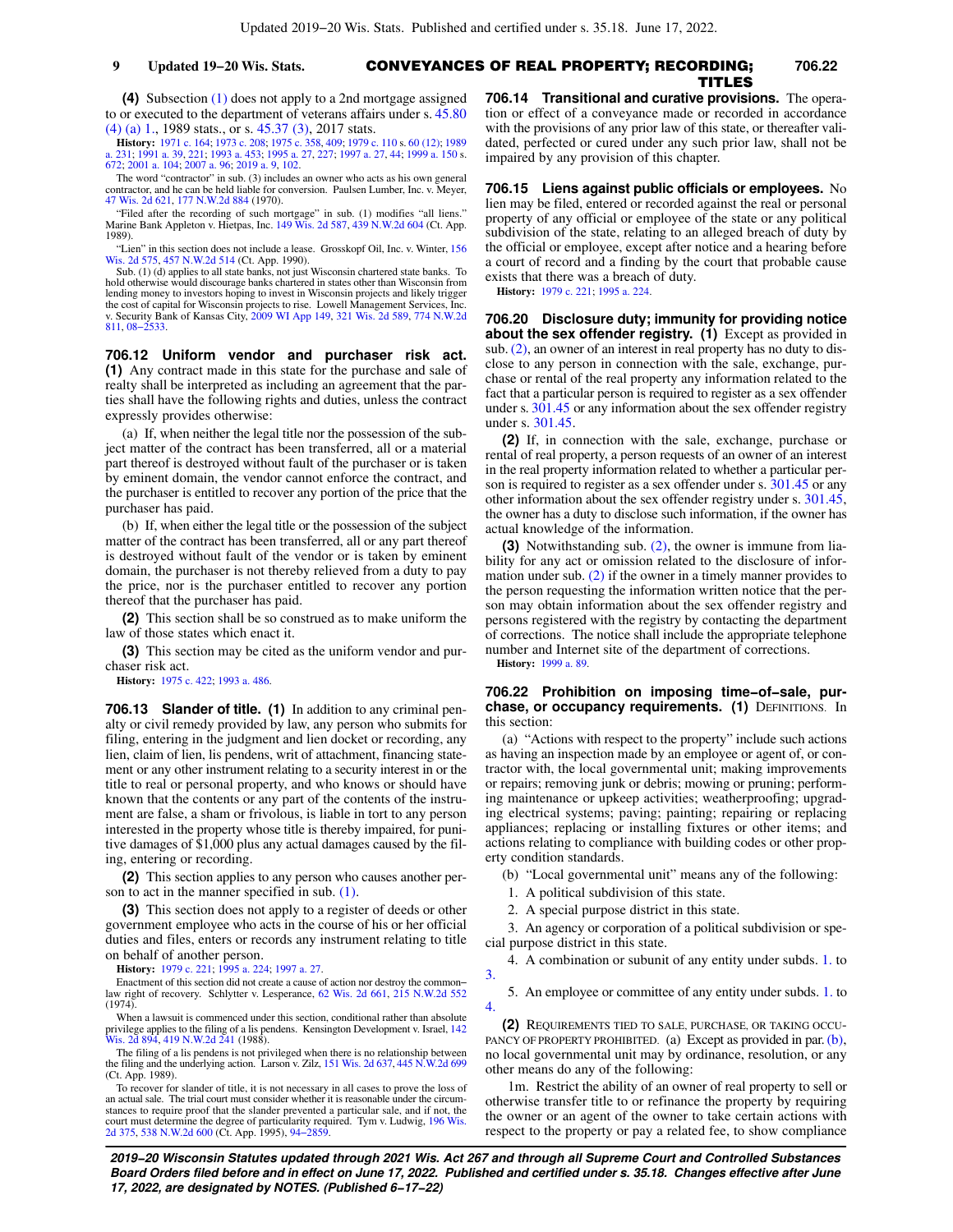#### **706.22** CONVEYANCES OF REAL PROPERTY; RECORDING; **Updated 19−20 Wis. Stats. 10** TITLES

with taking certain actions with respect to the property, or to pay a fee for failing to take certain actions with respect to the property, at any of the following times:

a. Before the owner may sell, refinance, or transfer title to the property.

b. At the time of the sale or refinancing of, or the transfer of title to, the property.

c. Within a certain period of time after selling, refinancing, or transferring title to the property.

2m. Restrict the ability of a person to purchase or take title to real property by requiring the person or an agent of the person to take certain actions with respect to the property or pay a related fee, to show compliance with taking certain actions with respect to the property, or to pay a fee for failing to take certain actions with respect to the property, at any of the following times:

a. Before the person may complete the purchase of or take title to the property.

b. At the time of completing the purchase of or taking title to the property.

c. Within a certain period of time after completing the purchase of or taking title to the property.

3m. Restrict the ability of a purchaser of or transferee of title to residential real property to take occupancy of the property by requiring the purchaser or transferee or an agent of the purchaser or transferee to take certain actions with respect to the property or pay a related fee, to show compliance with taking certain actions with respect to the property, or to pay a fee for failing to take certain actions with respect to the property, at any of the following times:

a. Before the purchaser or transferee may take occupancy of the property.

b. At the time of taking occupancy of the property.

c. Within a certain period of time after taking occupancy of the property.

(b) Paragraph [\(a\)](https://docs.legis.wisconsin.gov/document/statutes/706.22(2)(a)) does not do any of the following:

1. Prohibit a local governmental unit from requiring a real property owner or the owner's agent to take certain actions with respect to the property not in connection with the purchase, sale, or refinancing of, or the transfer of title to, the property.

2. Prohibit a local governmental unit from enforcing, or otherwise affect the responsibility, authority, or ability of a local governmental unit to enforce, a federal or state requirement that does any of the things a local governmental unit is prohibited from doing under par. [\(a\)](https://docs.legis.wisconsin.gov/document/statutes/706.22(2)(a)).

**(3)** EXISTING ORDINANCE, RESOLUTION, OR POLICY UNENFORCE-ABLE. (a) If a local governmental unit has in effect on July 14, 2015, an ordinance, resolution, or policy that is inconsistent with sub.[\(2\) \(a\) 1m.](https://docs.legis.wisconsin.gov/document/statutes/706.22(2)(a)1m.), the ordinance, resolution, or policy does not apply and may not be enforced.

(b) If a local governmental unit has in effect on March 2, 2016, an ordinance, resolution, or policy that is inconsistent with sub. [\(2\)](https://docs.legis.wisconsin.gov/document/statutes/706.22(2)(a)2m.) [\(a\) 2m.](https://docs.legis.wisconsin.gov/document/statutes/706.22(2)(a)2m.) or [3m.](https://docs.legis.wisconsin.gov/document/statutes/706.22(2)(a)3m.), the ordinance, resolution, or policy does not apply and may not be enforced.

**NOTE: [2015 Wis. Acts 176](https://docs.legis.wisconsin.gov/document/acts/2015/176) and [391](https://docs.legis.wisconsin.gov/document/acts/2015/391) each created a paragraph numbered s. 706.22 (3) (b). The language of this paragraph in both acts is identical and directed the Legislative Reference Bureau to insert the effective date of the paragraph into the statutory text. Upon the enactment of Act 176, the Legislative Reference Bureau inserted March 2, 2016, the effective date of the paragraph under that act. The creation of the same language by Act 391, effective April 28, 2016, did not change the initial effective date of the language of this paragraph. History:** [2015 a. 55,](https://docs.legis.wisconsin.gov/document/acts/2015/55) [176,](https://docs.legis.wisconsin.gov/document/acts/2015/176) [391.](https://docs.legis.wisconsin.gov/document/acts/2015/391)

State Law Preempts Municipal Property Inspection Ordinances. Finnerty & Haggerty. Wis. Law. April 2016.

**706.25 Uniform real property electronic recording act. (1)** DEFINITIONS. In this section:

(a) "Document" means information that satisfies all of the following:

1. The information is inscribed on a tangible medium or it is stored in an electronic or other medium and is retrievable in perceivable form.

2. The information is eligible to be recorded in the land records maintained by the register of deeds.

(b) "Electronic" means relating to technology having electrical, digital, magnetic, wireless, optical, electromagnetic, or similar capabilities.

(c) "Electronic document" means a document that is received by the register of deeds in an electronic form.

(d) "Electronic signature" means an electronic sound, symbol, or process attached to or logically associated with a document and executed or adopted by a person with the intent to sign the document.

(e) "Paper document" means a document that is received by the register of deeds in a form that is not electronic.

(f) "Person" means an individual, corporation, business trust, estate, trust, partnership, limited liability company, association, joint venture, public corporation, government, or governmental subdivision, agency, or instrumentality, or any other legal or commercial entity.

(g) "State" means a state of the United States, the District of Columbia, Puerto Rico, the United States Virgin Islands, or any territory or insular possession subject to the jurisdiction of the United States.

**(2)** VALIDITY OF ELECTRONIC DOCUMENTS. (a) If a law requires, as a condition for recording, that a document be an original, be on paper or another tangible medium, or be in writing, the requirement is satisfied by an electronic document satisfying this section.

(b) If a law requires, as a condition for recording, that a document be signed, the requirement is satisfied by an electronic signature.

(c) A requirement that a document or a signature associated with a document be notarized, acknowledged, verified, witnessed, or made under oath is satisfied if the electronic signature of the person authorized to perform that act, and all other information required to be included, is attached to or logically associated with the document or signature. A physical or electronic image of a stamp, impression, or seal need not accompany an electronic signature.

**(3)** RECORDING OF DOCUMENTS. (a) A register of deeds may do any of the following:

1. Receive, index, store, archive, and transmit electronic documents.

2. Provide for access to, and for search and retrieval of, documents and information by electronic means.

3. Convert paper documents accepted for recording into electronic form.

4. Convert into electronic form information recorded before the register of deeds began to record electronic documents.

5. Accept electronically any fee that the register of deeds is authorized to collect.

6. Agree with other officials of a state or a political subdivision thereof, or of the United States, on procedures or processes to facilitate the electronic satisfaction of prior approvals and conditions precedent to recording and the electronic payment of fees.

(b) A register of deeds who accepts electronic documents for recording shall continue to accept paper documents as authorized by state law and shall place entries for both types of documents in the same index.

(c) A register of deeds who performs any of the functions specified in this subsection shall do so in compliance with standards established by the electronic recording council and promulgated by rule under sub. [\(4\)](https://docs.legis.wisconsin.gov/document/statutes/706.25(4)).

(d) Every document that a register of deeds accepts for recordation under this subsection shall be considered recorded